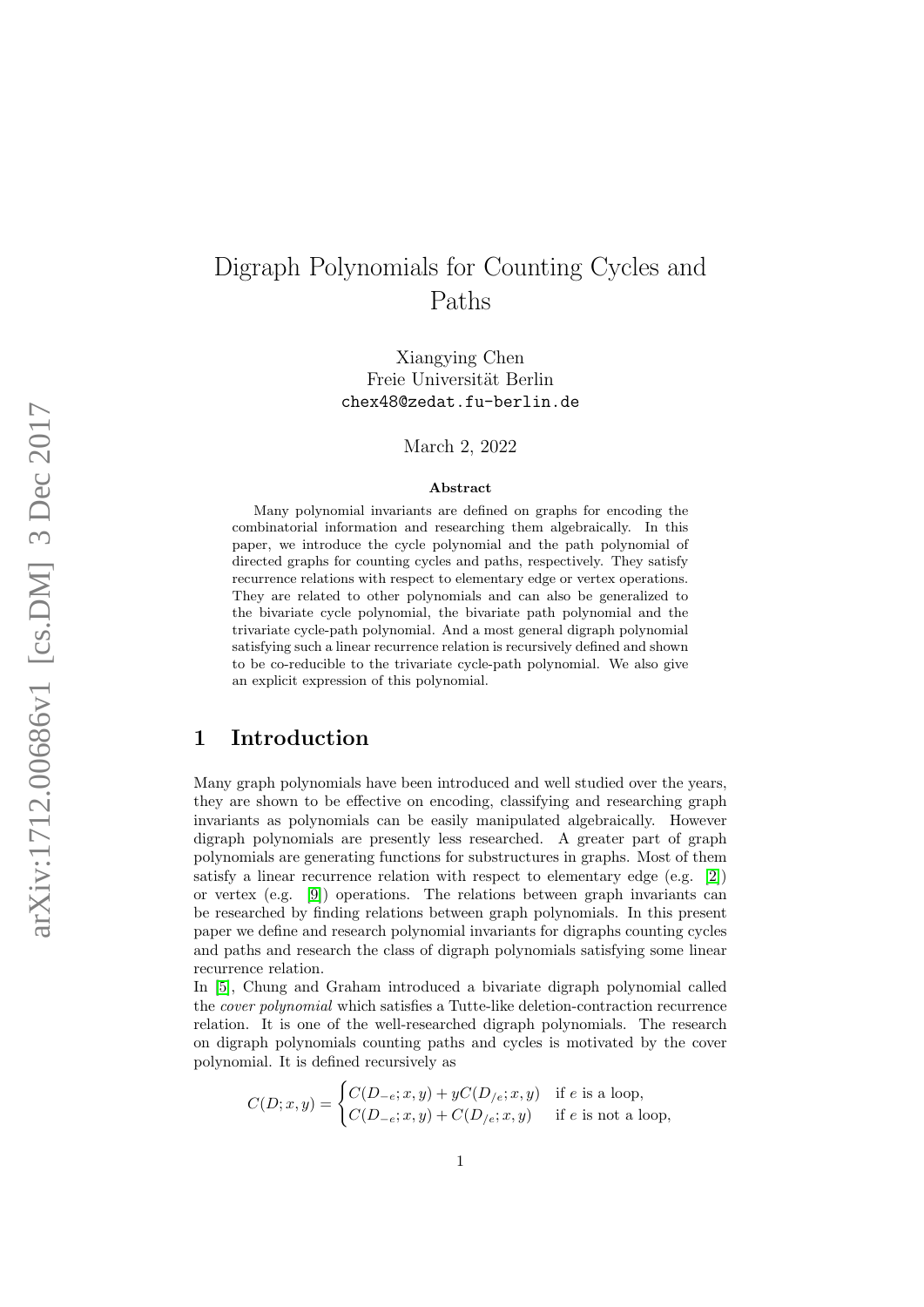and  $C(E_n; x, y) = x^{\underline{n}}$  for arc-less digraph  $E_n$ . The combinatorial interpretation of  $C(D; x, y)$  is

$$
C(D; x, y) = \sum_{i,j} c_{i,j}(D)x^i y^j,
$$

where  $c_{i,j}(D)$  denotes the number of ways of disjointly covering all the vertices of  $D$  with i directed paths and j directed cycles. (Notice that isolated vertices are regarded as directed paths of length 0 by the cover polynomial and the following geometric cover polynomial. They will not be considered as directed paths in the polynomials defined in this paper.)

The cover polynomial has been introduced as a digraph analogue of the Tutte polynomial. It is also a generalization of the rook polynomial. For the counting of cycle-path covers of a digraph, the "normal" power can be used instead of the falling factorial. The geometric cover polynomial introduced in [\[6\]](#page-16-2) is the ordinary generating function for  $c_{i,j}(D)$ 

$$
\widetilde{C}(D; x, y) = \sum_{i,j} c_{i,j}(D) x^i y^j.
$$

It satisfies the same recurrence relation as the cover polynomial, but the initial condition is  $\widetilde{C}(E_n; x, y) = x^n$ . In [\[4\]](#page-16-3), these polynomials are generalized into matrix cover polynomial (for matrices, that is, multidigraphs or weighted digraphs) etc.

This paper is structured as follows. In Section [2,](#page-1-0) several digraph polynomials counting directed cycles and paths are introduced. These digraph polynomials satisfy arc deletion-contraction-extraction recurrence relations like the edge elimination polynomial [\[2,](#page-16-0) [3\]](#page-16-4) and vertex deletion-contraction recurrence relations. We give the relationships to their undirected versions and among them. In Section [3,](#page-6-0) we generalize the digraph polynomials counting cycles and paths and the geometric cover polynomial to the trivariate cycle-path polynomial. In Section [4,](#page-8-0) applying the ideas of [\[2\]](#page-16-0), the arc elimination polynomial is introduced, which is the most universal digraph polynomial satisfying linear recurrence relation with respect to deletion, contraction and extraction of arcs. We show that the arc elimination polynomial is co-reducible to the trivariate cycle-path polynomial. An explicit form of the arc elimination polynomial is given.

## <span id="page-1-0"></span>2 The Cycle Polynomial and the Path Polynomial of Digraphs

In this paper, multidigraphs with loops are considered unless otherwise stated. The following arc operation for (multi-)digraphs will be used:

- Arc deletion. The graph obtained from  $D$  by removing the arc  $e$  is denoted by  $D_{-e}$ .
- Arc contraction. If  $e = (u, v) \in E$ ,  $u \neq v$ ,  $D_{e}$  is defined as the digraph obtained from  $D$  by unifying the two vertices  $u$  and  $v$  into a new vertex w, and removing exactly the arcs of the form  $(u, x)$  or  $(y, v)$  from E. If  $e = (u, u)$ , the vertex u is also removed.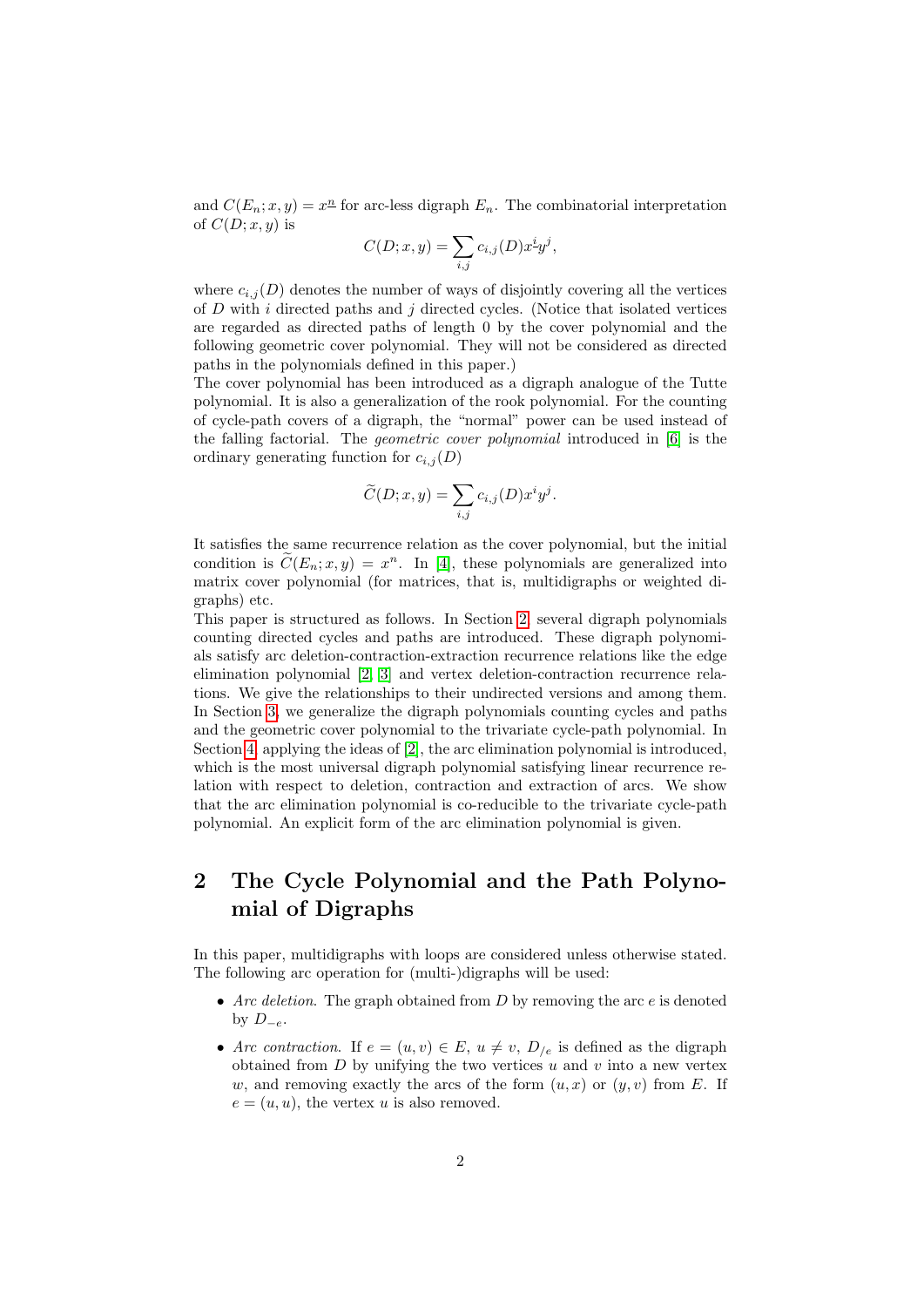

Figure 1: Arc contraction on a digraph

- Arc extraction. For  $e = (u, v)$ ,  $D_{te}$  is defined as the digraph obtained from D by removing u and v and their (or its if  $u = v$ ) incident arcs.
- Arc addition. The graph obtained from D by adding the arc  $(u, v), u, v \in V$ is denoted by  $D_{+(u,v)}$ .

A digraph D on the vertex set  $V(D) = \{1, \ldots, n\}$  can be represented as a matrix  $A = (a_{ij}) \in \mathbb{N}^{n \times n}$ , where  $a_{ij}$  is the number of arcs from vertex i to vertex j. That is, A is the adjacency matrix of D.

The digraph operations can be expressed as the matrix operations. Let  $D =$  $(V, E)$  be a digraph and  $A(D)$  be the adjacency matrix of D. Without loss of generality, let  $V = \{1, \ldots, n\}$ . Then for  $e = (i, j) \in E$ :

- $A(D_{-e})$  can be obtained from  $A(D)$  by subtracting 1 from  $a_{ij}$ ,
- $A(D_{/e})$  can be obtained from  $A(D)$  by first exchanging row i and row j then deleting row  $i$  and column  $i$ ,
- $A(D_{te})$  can be obtained from  $A(D)$  by deleting row i, row j, column i and column  $i$ , and
- $A(D_{+(i,j)})$  can be obtained from  $A(D)$  by adding 1 to  $a_{ij}$ .

Let  $D = (V, E)$  be a digraph where multiple arcs and loops are allowed. The cycle polynomial  $\sigma(D) = \sigma(D; x)$  of the digraph D is defined as

$$
\sigma(D) = \sigma(D; x) = \sum_{k=1}^{|V|} c_k(D)x^k,
$$

where  $c_k(D)$  denotes the number of directed cycles of length k in D. Similarly, the *path polynomial* of  $D$  is defined as

$$
\pi(D) = \pi(D; x) = \sum_{k=1}^{|V|-1} p_k(D)x^k,
$$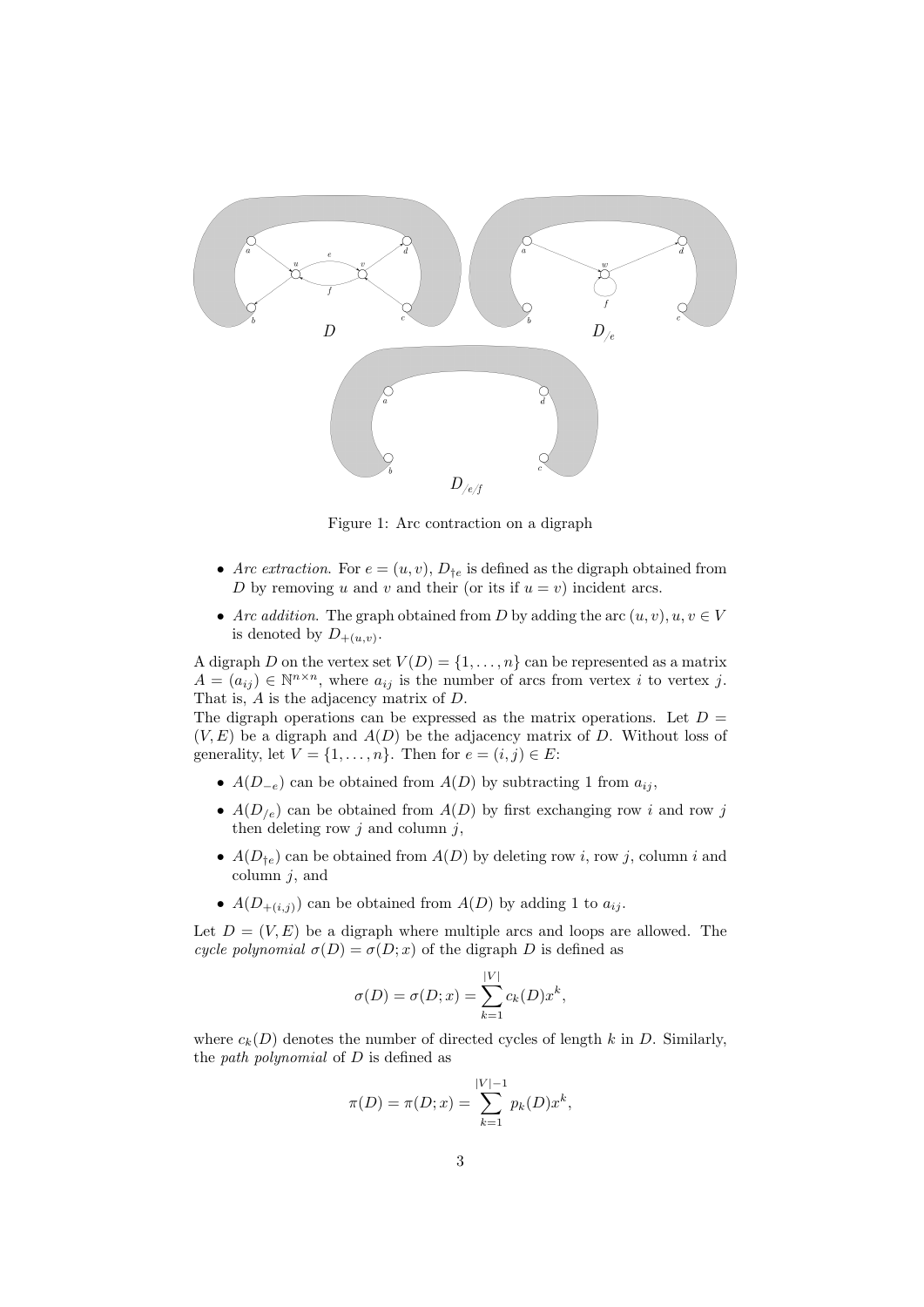where  $p_k(D)$  denotes the number of directed paths of length k in D. The cycle polynomial and the path polynomial of digraphs satisfy respectively the following recurrence relations:

**Theorem 1** If  $D = (V, E)$  is a digraph and  $e \in E$  is an arc of D, then

$$
\sigma(D) = \begin{cases} \sigma(D_{-e}) + x & \text{if } e \text{ is a loop,} \\ \sigma(D_{-e}) + x\sigma(D_{/e}) - x\sigma(D_{\dagger e}) & \text{if } e \text{ is not a loop,} \\ & \text{and there are no loops on } u \text{ or } v. \end{cases}
$$

**Proof.** If e is a loop, it is counted by x and other cycles are counted by  $\sigma(D_{-e})$ . If e is not a loop and there are no loops on u or v,  $\sigma(D_{-e})$  counts exactly directed cycles in D without e.  $D_{\ell e}$  contains exactly all cycles of D containing e with lengths decreased by 1, and all cycles of  $D_{\dagger e}$ . Hence  $x[\sigma(D_{/e}) - \sigma(D_{\dagger e})]$  counts exactly directed cycles of D containing e.  $\blacksquare$ 

The recurrence for the path polynomial is similar. If  $e$  is a loop it does not belong to any directed path and so can be deleted, but if  $e$  is not a loop, x must be added in order to count the directed path  $e$ . Then we have the following recurrence.

**Theorem 2** If  $D = (V, E)$  is a digraph and  $e \in E$  is an arc of D, then

$$
\pi(D) = \begin{cases} \pi(D_{-e}) & \text{if } e \text{ is a loop,} \\ \pi(D_{-e}) + x\pi(D_{/e}) - x\pi(D_{\dagger e}) + x & \text{if } e \text{ is not a loop.} \end{cases}
$$

We can also transform a digraph into several digraphs in order to ensure that there is at most one arc between each pair of vertices.

**Theorem 3** Let  $D = (V, E)$  be a digraph and  $u, v \in V$ . Suppose that the arc  $(u, v)$  has the multiplicity n and the arc  $(v, u)$  has the multiplicity m in E. Let  $D_3$  be the digraph obtained from D by deleting all of the n arcs  $(u, v)$  and the *m* arcs  $(v, u)$ , and let  $D_1 = D_{3+(u,v)}, D_2 = D_{3+(v,u)},$  then

$$
\sigma(D) = n\sigma(D_1) + m\sigma(D_2) - (n + m - 1)\sigma(D_3) + nmx^2,
$$

and

$$
\pi(D) = n\pi(D_1) + m\pi(D_2) - (n+m-1)\pi(D_3).
$$

**Proof.** The number of cycles in  $D$  containing one of the arcs from  $u$  to  $v$  but no other arcs between u and v equals m times the number of cycles in D containing a fixed arc  $e = (u, v)$  but no other arcs between u and v, since e can be replaced by any arc parallel to e and form a different cycle. Therefore, these cycles can be counted by  $m[\sigma(D_1) - \sigma(D_3)]$ . Cycles in D containing one of the arcs from v to u can be counted by  $n[\sigma(D_2)-\sigma(D_3)]$ . And cycles not containing any arcs between u and v can be counted by  $\sigma(D_3)$ . Cycles containing one arc  $(u, v)$  and an arc  $(v, u)$  is counted by  $nmx^2$ . We add these four terms together to obtain the reduction formula.

The reduction for the path polynomial is analogous. The only difference is that the last term is not required.  $\blacksquare$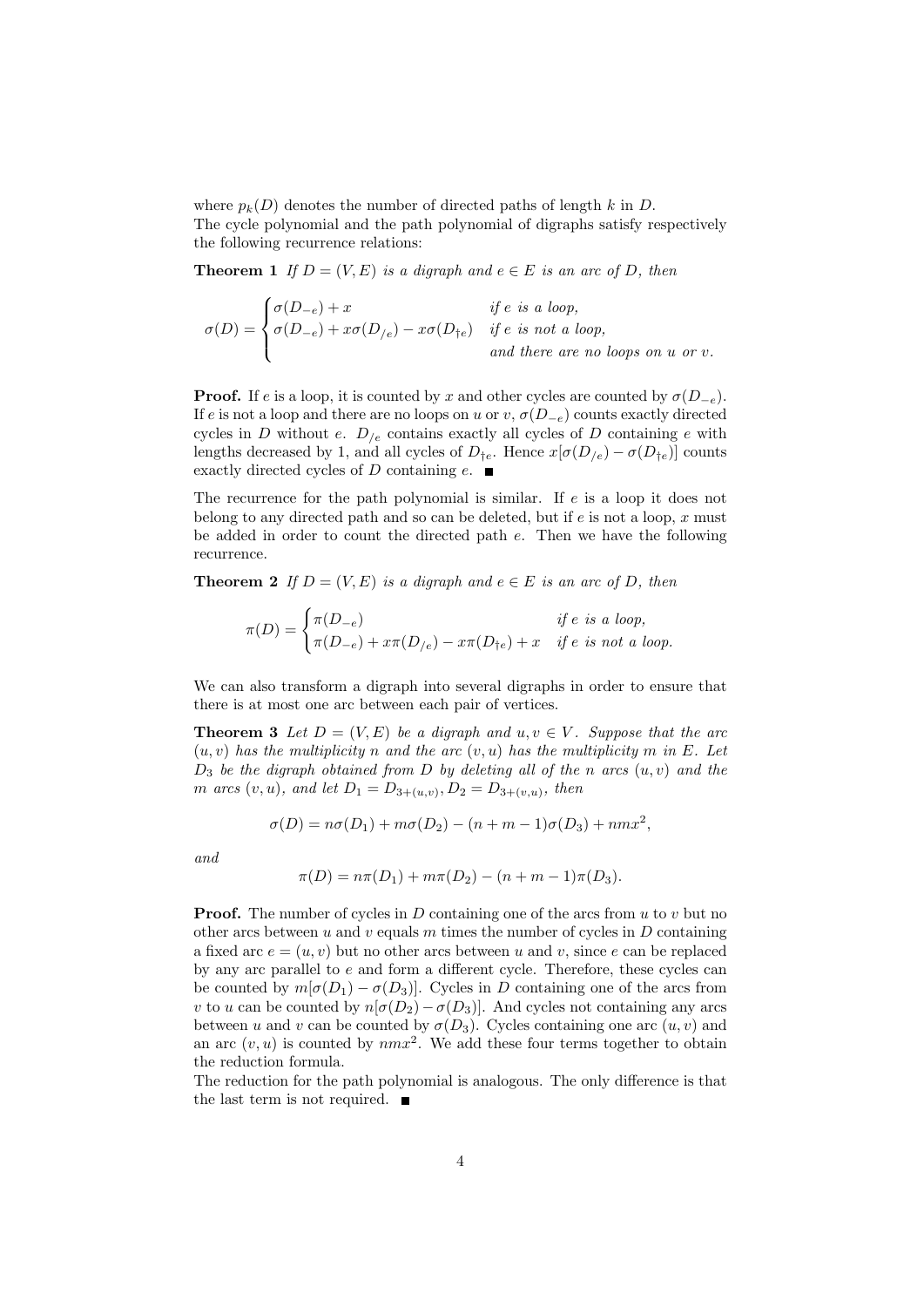

Figure 2: Simplification of parallel and anti-parallel arcs



Figure 3: Vertex contraction on a digraph

Now two vertex operations for digraphs need to be defined in order to state the vertex decomposition formulae. Given is a digraph  $D = (V, E)$  and  $v \in V$ , the sets  $N^+(v) := \{u \in V | (v, u) \in E\}$  and  $N^-(v) := \{u \in V | (u, v) \in E\}$  are called the *out-neighborhood* and the *in-neighborhood* of  $v$  in  $D$ , respectively.

- Vertex deletion. The digraph obtained from  $D$  by removing the vertex  $v$ and all its incident arcs is denoted by  $D_{-v}$ .
- Vertex contraction. If the arcs incident with v are not multiple,  $D_{\ell_e}$  is defined as the digraph obtained from  $D_{-v}$  by adding the arcs of  $N^-(v) \times$  $N^+(v)$ . For a multidigraph, the multiplicity of an added arc  $(u, w)$  equals the multiplicity of  $(u, v)$  times the multiplicity of  $(v, w)$ .

Given is a digraph  $D = (V, E)$  and  $v \in V$ ,  $E^-(v)$  and  $E^+(v)$  are defined to be the sets of arcs with head v and tail v, respectively, that is,  $E^+(v) := \{e =$  $(v, u) \in E$  and  $E^{-}(v) := \{e = (u, v) \in E\}$ . We call  $\deg^{+}(v) := |E^{+}(v)|$  the *out-degree* and deg<sup>-</sup>(v) :=  $|E^{-}(v)|$  the *in-degree* of v. The number of directed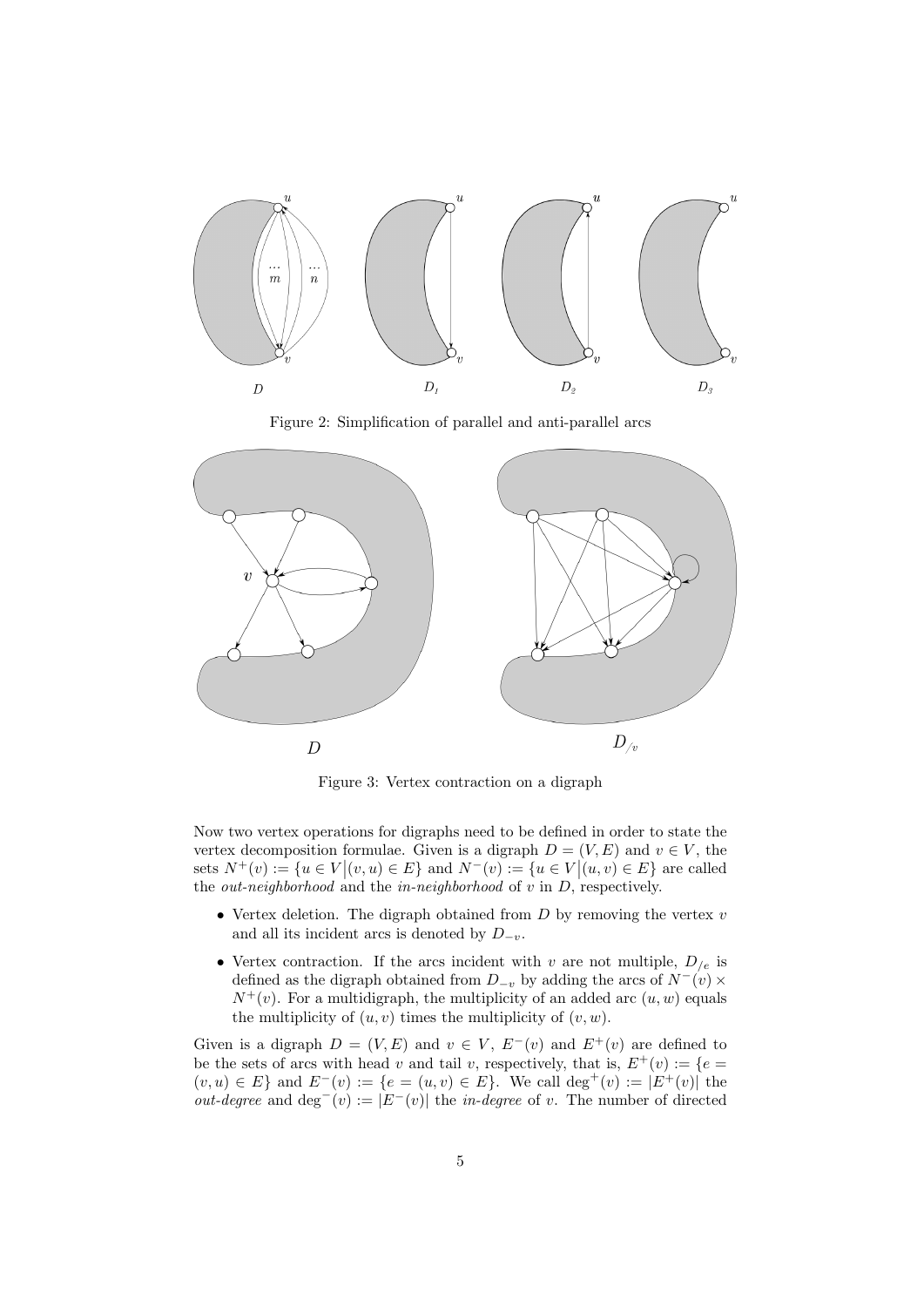paths of length k beginning with v in D is denoted by  $p_k(D, v, +)$ . Similarly, the number of directed paths of length  $k$  ending with  $v$  in  $D$  is denoted by  $p_k(D, v, -)$ . We define the ordinary generating functions for  $p_k(D, v, +)$  and  $p_k(D, v, -)$ :

$$
\pi_{v+}(D) := \sum_{k=1}^{|V|-1} p_k(D, v, +) x^k
$$

and

$$
\pi_{v-}(D) := \sum_{k=1}^{|V|-1} p_k(D, v, -) x^k.
$$

 $\pi_{v+}(D)$  and  $\pi_{v-}(D)$  satisfy the following decomposition formula:

**Theorem 4** Let  $D = (V, E)$  be a digraph and  $v \in V$ , then

$$
\pi_{v+}(D) = \deg^+(v) \cdot x + x \sum_{u:(v,u) \in E^+(v)} \pi_{u+}(D_{-v}),
$$

and

$$
\pi_{v-}(D) = \deg^{-}(v) \cdot x + x \sum_{u:(u,v) \in E^{-}(v)} \pi_{u-}(D_{-v}).
$$

**Proof.**  $\pi_{v+}(D)$  is the generating function for the number of paths of D beginning at v. There are exactly deg<sup>+</sup>(v) such paths of length 1. Each such path of length greater than 1 contains exactly one arc  $(v, u)$  with tail v, and the remaining part of this path can be any path in  $D_{-v}$  beginning at u. The proof of the second formula is analogous.

Then we have the vertex decomposition formulae for  $\sigma(D)$  and  $\pi(D)$ .

**Theorem 5** Let  $D = (V, E)$  be a digraph and  $v \in V$ , then we have

$$
\sigma(D) = (1 - x)\sigma(D_{-v}) + x\sigma(D_{/v}),
$$

and

$$
\pi(D) = (1 - x)\pi(D_{-v}) + x\pi(D_{/v}) + \pi_{v+}(D) + \pi_{v-}(D).
$$

**Proof.**  $D_{\ell v}$  contains exactly cycles and paths of D not containing v, and cycles and paths of  $D$  containing  $v$  but  $v$  is neither source or sink of a path, with length decreased by 1.  $\blacksquare$ 

The decomposition formulae for digraphs are easier than that for graphs. There are also relationships between the digraph version and graph version of these polynomials. Let  $\sigma(G)$  and  $\pi(G)$  be ordinary generating functions for the undirected cycles and paths in an undirected graph G, respectively.

**Theorem 6** Let  $D(G)$  denote the digraph obtained from the undirected graph G by replacing each edge  $\{u, v\} \in E$  by two oppositely oriented arcs  $(u, v)$  and  $(v, u)$ . Then we have

$$
\pi(D(G))=2\pi(G),
$$

and

$$
\sigma(D(G)) = 2\sigma(G) + |E(G)|x^2.
$$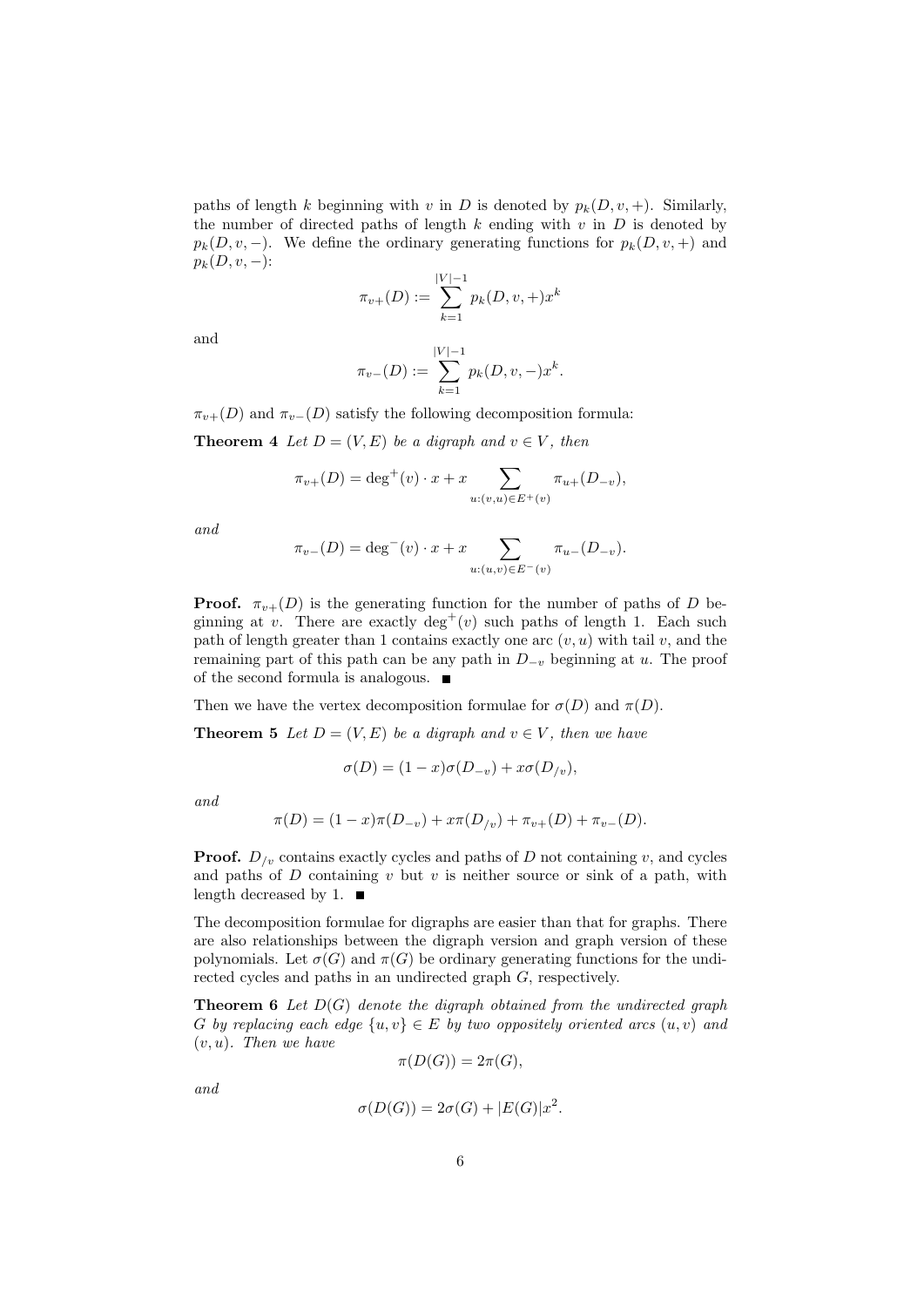**Proof.** Each path or cycle of G corresponds to two directed paths or cycles of different directions in  $D(G)$ . It is easy to see, directed cycles or paths of G arising from different cycles or paths of G are different, and all directed cycles or paths of  $D(G)$  arise from corresponding cycles and paths of G except the  $|E|$ cycles consisting of two arcs arising from one edge of  $G$ .

## <span id="page-6-0"></span>3 Generalizations of Cycle and Path Polynomials for Digraphs

The next goal of this paper is to find the relationship between the (geometric) cover polynomial and our polynomials. Now we define the bivariate cycle polynomial  $\hat{\sigma}(D) = \hat{\sigma}(D; x, y)$  and the bivariate path polynomial  $\hat{\pi}(D) = \hat{\pi}(D; x, y)$ of a digraph D. Let  $D = (V, E)$  be a digraph, let  $kc(D)$  and  $kp(D)$  denote the number of components of  $D$  which are directed cycles and directed paths, respectively. We define

$$
\widehat{\sigma}(D) = \widehat{\sigma}(D; x, y) = \sum_{F} x^{|F|} y^{kc(D\langle F \rangle)},
$$

where the sum is over all subsets  $F$  of  $E$  that each component of the spanning subgraph  $D\langle F \rangle$  is either a directed cycle or an isolated vertex. And we define

$$
\widehat{\pi}(D) = \widehat{\pi}(D; x, y) = \sum_{F} x^{|F|} y^{kp(D \langle F \rangle)},
$$

where the sum is over all subsets  $F$  of  $E$  that each component of the spanning subgraph  $D\langle F \rangle$  is either a directed path or an isolated vertex. Obviously  $\hat{\sigma}(D)$ and  $\hat{\pi}(D)$  are multiplicative under components, and  $\hat{\sigma}(E_n) = \hat{\pi}(E_n) = 1$  for all  $n \geq 0$ . We have following recurrences for  $\hat{\sigma}(D)$  and  $\hat{\pi}(D)$ :

### Theorem 7

$$
\widehat{\sigma}(D) = \begin{cases}\n\widehat{\sigma}(D_{-e}) + xy \widehat{\sigma}(D_{/e}) & \text{if } e \text{ is a loop,} \\
\widehat{\sigma}(D_{-e}) + x \widehat{\sigma}(D_{/e}) - x \widehat{\sigma}(D_{\dagger e}) & \text{otherwise.} \n\end{cases}
$$
\n
$$
\widehat{\pi}(D) = \begin{cases}\n\widehat{\pi}(D_{-e}) & \text{if } e \text{ is a loop,} \\
\widehat{\pi}(D_{-e}) + x \widehat{\pi}(D_{/e}) + x(y - 1) \widehat{\pi}(D_{\dagger e}) & \text{otherwise.}\n\end{cases}
$$

**Proof.** Let  $D = (V, E)$  be a digraph. For  $\hat{\sigma}(D)$ , we enumerate the arc subsets  $F \subseteq E$  such that each component of the spanning subgraph  $D\langle F \rangle$  is either a directed cycle or an isolated vertex. For each  $e \in E$  there are two kinds of F: either  $e \notin F$  or  $e \in F$ .

If e is a loop in D, the arc subsets F of the first kind is counted by  $\hat{\sigma}(D_{-e})$ . By the second kind, no other arcs in  $F$  can be incident to the loop  $e$ , and the rest of F corresponds to such an arc subset of  $D_{\dagger e} = D_{/e}$ . e contributes one cycle of length 1 and one arc to the polynomial. Thus, the second kind of  $F$  is enumerated by  $xy\hat{\sigma}(D_{/e})$ .

If  $e \in E$  is not a loop, the arc subsets F not containing e are counted by  $\hat{\sigma}(D_{-e})$ . Consider now the digraph  $D_{/e}$  and let w be the new resulting vertex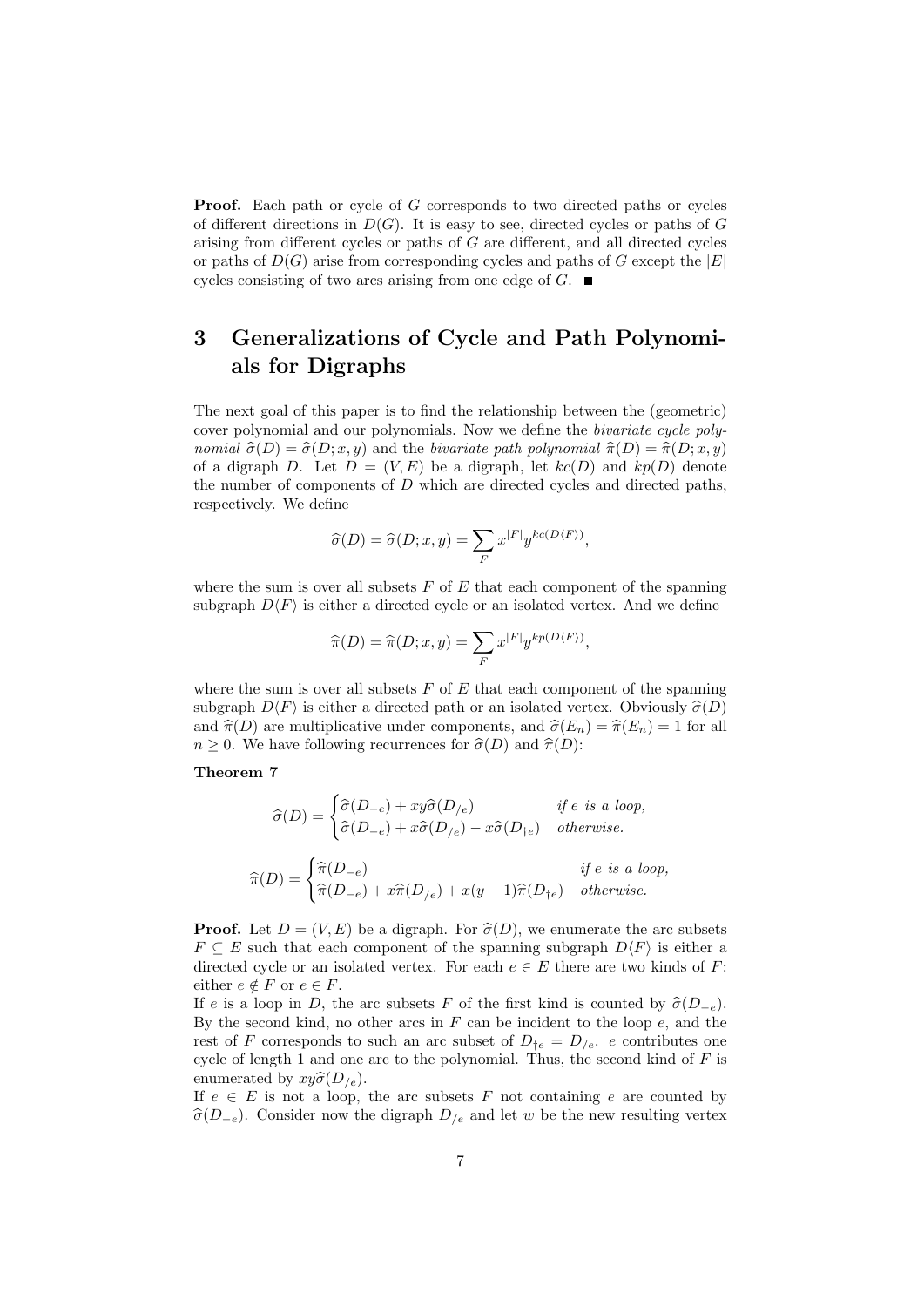after contraction. Since all arcs with the same head or the same tail as  $e$  are removed and the other arcs hold, each cycle of  $D_{\ell e}$  containing w corresponds to a cycle of D containing e and vice versa. The cycles of  $D_{/e}$  not containing w are identical to the cycles of  $D_{te}$ . However, e contributes one arc to the polynomial. Thus the subsets F of the second kind are enumerated by  $x[\hat{\sigma}(D_{/e}) - \hat{\sigma}(D_{te})]$ . The recurrence relation for  $\hat{\sigma}(D)$  is obtained by summing up these cases. Now consider  $\hat{\pi}(D)$ . If e is a loop, the spanning subgraphs of D containing e do not contribute to the polynomial. The spanning subgraphs of  $D$  not containing e are the spanning subgraphs of  $D_{-e}$ . That is,  $\hat{\pi}(D) = \hat{\pi}(D_{-e})$  if e is a loop. If e is not a loop, in addition to the cases that contributed to the calculation of  $\hat{\sigma}(D)$  there is one more case: e is the only arc of a component of the spanning subgraph. Any arc incident to  $e$  cannot be in a spanning subgraph contributing to the polynomial, and e contributes one arc and one directed path to the polynomial. Thus the spanning subgraphs containing e as the only arc of a component, whose each component is either a directed path or an isolated vertex, are enumerated by  $xy\hat{\pi}(D_{te})$ . Together with the other cases we obtain the recurrence relation.

Furthermore, we can define the *trivariate cycle-path polynomial*  $\widehat{\sigma}\widehat{\pi}(D) = \widehat{\sigma}\widehat{\pi}(D;x,y,z)$ of a digraph  $D$  counting all spanning subgraphs of  $D$  whose components are either directed cycles or directed paths or isolated vertices:

$$
\widehat{\sigma}\widehat{\pi}(D;x,y,z) = \sum_{\substack{F \subseteq E \\ \forall v \in V : \deg^{\pm}_{D(F)}(v) \le 1 \\ \forall v \in V : \deg^{\pm}_{D(F)}(v) \le 1}} x^{|F|} y^{kc(D\langle F \rangle)} z^{kp(D\langle F \rangle)}.
$$

Because of the same arguments as in the proof of the last theorem, we have the following recurrence relation for  $\widehat{\sigma}\widehat{\pi}(D)$ :

**Theorem 8**  $\widehat{\sigma}\widehat{\pi}(D) = \widehat{\sigma}\widehat{\pi}(D; x, y, z)$  satisfies the following recurrence relation

$$
\widehat{\sigma}\widehat{\pi}(D) = \begin{cases}\n\widehat{\sigma}\widehat{\pi}(D_{-e}) + xy\widehat{\sigma}\widehat{\pi}(D_{/e}) & \text{if } e \text{ is a loop,} \\
\widehat{\sigma}\widehat{\pi}(D_{-e}) + x\widehat{\sigma}\widehat{\pi}(D_{/e}) + x(z-1)\widehat{\sigma}\widehat{\pi}(D_{\dagger e}) & \text{otherwise.} \n\end{cases}
$$

And the initial condition is  $\widehat{\sigma}\widehat{\pi}(E_n) = 1$ .

The following formulae follow direct from definition:

$$
\sigma(D; x) = [y^1]\hat{\sigma}(D; x, y),
$$

$$
\pi(D; x) = [y^1]\hat{\pi}(D; x, y),
$$

$$
\hat{\sigma}(D; x, y) = \hat{\sigma}\hat{\pi}(D; x, y, 0),
$$

$$
\hat{\pi}(D; x, y) = \hat{\sigma}\hat{\pi}(D; x, 0, y).
$$

The geometric cover polynomial counts the number of cycle-path covers of a digraph. Since isolated vertices are regarded as directed paths of length 0, the number of paths in a cycle-path cover equals the number of vertices minus the number of arcs in this cover. We have the following relationship.

**Theorem 9** If  $D = (V, E)$  is a digraph, then

$$
\widetilde{C}(D; x, y) = x^{|V|} \widehat{\sigma} \widehat{\pi}(D; \frac{1}{x}, y, 1).
$$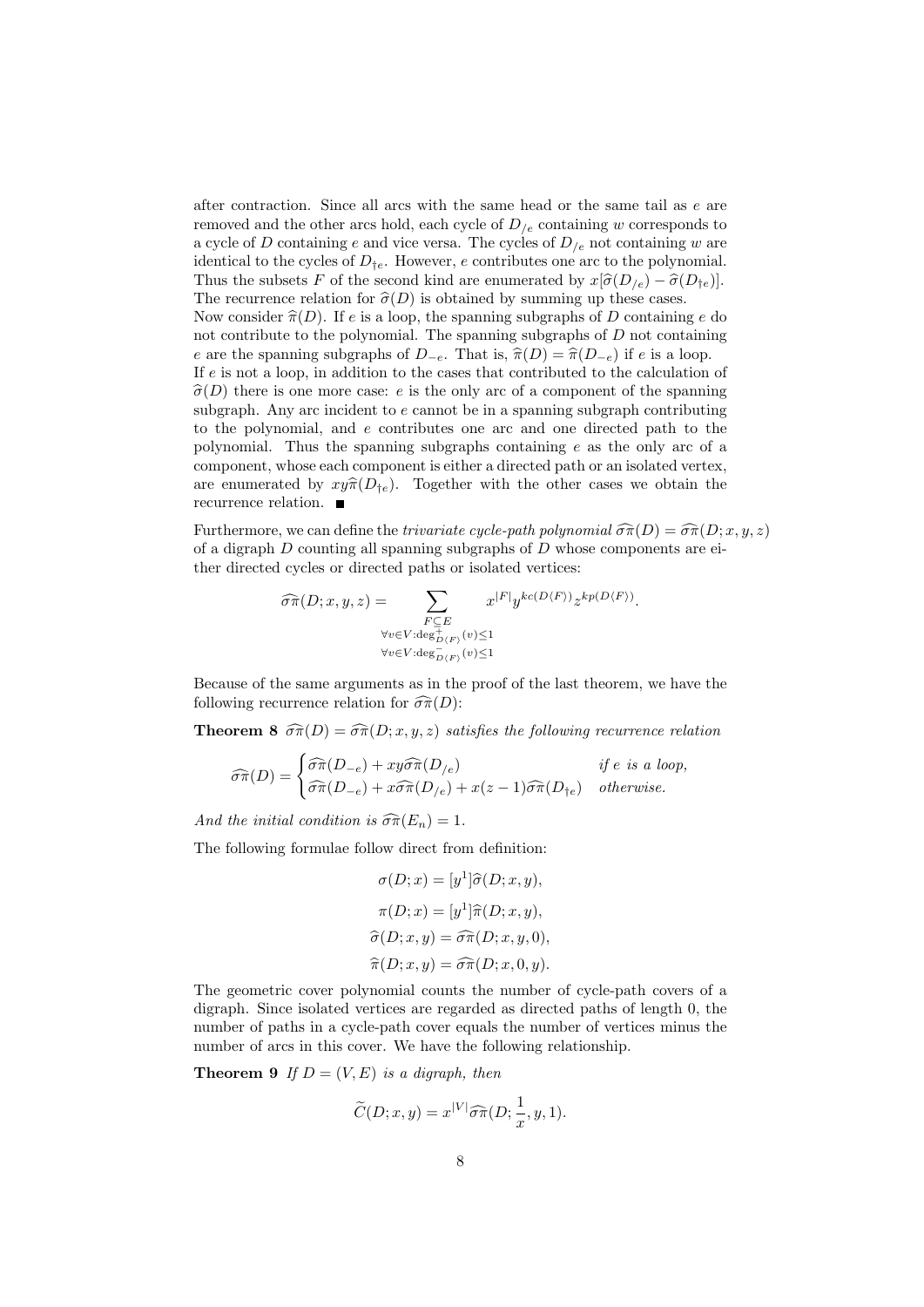### <span id="page-8-0"></span>4 The Arc Elimination Polynomial for Digraphs

The digraph polynomials  $C(D; x, y)$ ,  $\sigma(D; x)$ ,  $\pi(D; x)$ ,  $\hat{\sigma}(D; x, y)$ ,  $\hat{\pi}(D; x, y)$  and  $\widehat{\sigma}\widehat{\pi}(D; x, y, z)$  satisfy certain linear recurrence relations with respect to deletion, contraction and extraction of an arc. In [\[2\]](#page-16-0), Averbouch, Godlin and Makowsky introduced a most general undirected graph polynomial  $\xi(G; x, y, z)$  satisfying an edge deletion-contraction-extraction linear recurrence relation, which generalizes the Tutte polynomial [\[10\]](#page-17-1), the matching polynomial [\[8\]](#page-17-2) and the bivariate chromatic polynomial [\[7\]](#page-17-3). The edge elimination polynomial is defined recursively as follows:

$$
\xi(G; x, y, z) = \xi(G_{-e}; x, y, z) + y \cdot \xi(G_{/e}; x, y, z) + z \cdot \xi(G_{\dagger e}; x, y, z),
$$
  
\n
$$
\xi(G_1 \cup G_2; x, y, z) = \xi(G_1; x, y, z) \cdot \xi(G_2; x, y, z),
$$
  
\n
$$
\xi(E_1; x, y, z) = x,
$$
  
\n
$$
\xi(E_0; x, y, z) = 1.
$$

In this section, we introduce the arc elimination polynomial for digraphs using the ideas of  $[1, 2]$  $[1, 2]$ .

<span id="page-8-1"></span>**Theorem 10** The digraph polynomial  $\widehat{\xi}(D) = \widehat{\xi}(D;t,x,y,z)$  satisfying the recurrence relation

$$
\begin{aligned}\n\widehat{\xi}(D;t,x,y,z) &= t \cdot \widehat{\xi}(D_{-e};t,x,y,z) + y \cdot \widehat{\xi}(D_{/e};t,x,y,z) + z \cdot \widehat{\xi}(D_{\dagger e};t,x,y,z), \\
\widehat{\xi}(G_1 \cup G_2; x,y,z) &= \widehat{\xi}(G_1;t,x,y,z) \cdot \widehat{\xi}(G_2;t,x,y,z), \\
\widehat{\xi}(E_1;t,x,y,z) &= x, \\
\widehat{\xi}(E_0;t,x,y,z) &= 1\n\end{aligned}
$$

is well-defined iff  $t = 1$  or  $y = z = 0$ . In the latter case,  $\hat{\xi}(D) = t^{|E(D)|} x^{|V(D)|}$ .

**Proof.** First, we prove that  $t = 1$  or  $y = z = 0$  is the necessary condition for the well-definedness of  $\xi(D)$ . First consider two arcs  $e = (u, v), f = (v, w)$  in  $E(D)$ , where u, v and w are different vertices. In order to be well-defined,  $\hat{\xi}(D)$ must return the same value when the decomposition is applied first to the arc e and then to the arc  $f$ , as well as when it is applied first to  $f$  then to  $e$ . Applying decomposition first to  $e$  then to  $f$ , we have

$$
\begin{split}\n\widehat{\xi}(D) &= t \cdot \widehat{\xi}(D_{-e}) + y \cdot \widehat{\xi}(D_{/e}) + z \cdot \widehat{\xi}(D_{\dagger e}) \\
&= t^2 \cdot \widehat{\xi}(D_{-e-f}) + ty \cdot \widehat{\xi}(D_{-e/f}) + tz \cdot \widehat{\xi}(D_{-e\dagger f}) \\
&\quad + ty \cdot \widehat{\xi}(D_{/e-f}) + y^2 \cdot \widehat{\xi}(D_{/e/f}) + yz \cdot \widehat{\xi}(D_{/e\dagger f}) + z \cdot \widehat{\xi}(D_{\dagger e}) \\
&= t^2 \cdot \widehat{\xi}(D_{-e-f}) + ty \cdot \widehat{\xi}(D_{-e/f}) + tz \cdot \widehat{\xi}(D_{\dagger f}) \\
&\quad + ty \cdot \widehat{\xi}(D_{-f/e}) + y^2 \cdot \widehat{\xi}(D_{/e/f}) + yz \cdot \widehat{\xi}(D_{\dagger e\dagger f}) + z \cdot \widehat{\xi}(D_{\dagger e}),\n\end{split}
$$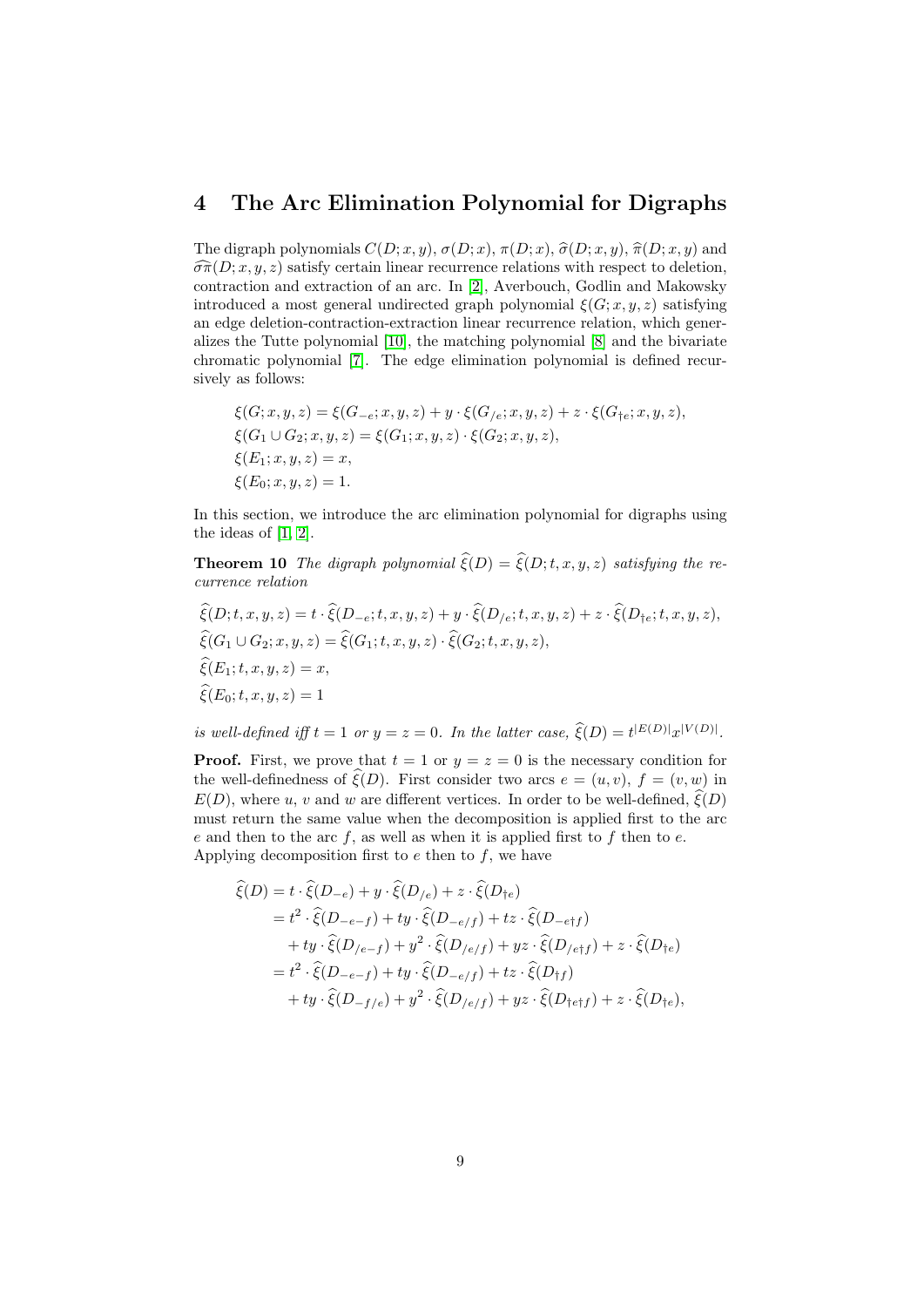and first on  $f$  then on  $e$ , we have

$$
\begin{split}\n\widehat{\xi}(D) &= t \cdot \widehat{\xi}(D_{-f}) + y \cdot \widehat{\xi}(D_{/f}) + z \cdot \widehat{\xi}(D_{\dagger f}) \\
&= t^2 \cdot \widehat{\xi}(D_{-f-e}) + ty \cdot \widehat{\xi}(D_{-f/e}) + tz \cdot \widehat{\xi}(D_{-fte}) \\
&\quad + ty \cdot \widehat{\xi}(D_{/f-e}) + y^2 \cdot \widehat{\xi}(D_{/f/e}) + yz \cdot \widehat{\xi}(D_{/fte}) + z \cdot \widehat{\xi}(D_{\dagger f}) \\
&= t^2 \cdot \widehat{\xi}(D_{-e-f}) + ty \cdot \widehat{\xi}(D_{-f/e}) + tz \cdot \widehat{\xi}(D_{\dagger e}) \\
&\quad + ty \cdot \widehat{\xi}(D_{-e/f}) + y^2 \cdot \widehat{\xi}(D_{/e/f}) + yz \cdot \widehat{\xi}(D_{\dagger ef}) + z \cdot \widehat{\xi}(D_{\dagger f}).\n\end{split}
$$

They must coincide because of the well-definedness of  $\hat{\xi}(D)$ . We have

$$
tz\cdot \widehat{\xi}(D_{\dagger f}) + z\cdot \widehat{\xi}(D_{\dagger e}) = tz\cdot \widehat{\xi}(D_{\dagger e}) + z\cdot \widehat{\xi}(D_{\dagger f}),
$$

that is,

$$
(t-1)z \cdot \hat{\xi}(D_{\dagger e}) = (t-1)z \cdot \hat{\xi}(D_{\dagger f}),
$$

which leads to  $t = 1$  or  $z = 0$  or  $\widehat{\xi}(D_{te}) = \widehat{\xi}(D_{tf}).$ 

Consider the latter case. Let  $D$  be a digraph and  $v$  an arbitrary vertex of  $D$ . Let D' be the digraph obtained from D by adding two vertices  $u, w \notin V(D)$ and two arcs  $e = (v, u), f = (u, w)$  to D. Applying extraction on e and f, we have  $D'_{\dagger e} = D_{-v} \cup K_1$  and  $D'_{\dagger f} = D$ . Since  $\hat{\xi}(D'_{\dagger e}) = \hat{\xi}(D'_{\dagger f})$ , we have  $\widehat{\xi}(D_{-v} \cup E_1) = \widehat{\xi}(D)$  for any vertices  $v \in V(D)$ . Applying this on every vertex of D, we get a trivial polynomial  $\widehat{\xi}(D) = \widehat{\xi}(E_{|V(D)|}) = x^{|V(D)|}$ . This is a evaluation of  $\widehat{\xi}(D)$  at  $t = 1$ ,  $y = z = 0$ . That is, the third case is contained in the first case.

Consider now the second case  $\widehat{\xi}(D; t, x, y, 0)$  and two arcs  $e = (u, v), f = (w, v)$ in  $E(D)$ , where u, v and w are different. Applying decomposition first on e then on  $f$  we get

$$
\begin{aligned} \hat{\xi}(D;t,x,y,0) &= t \cdot \hat{\xi}(D_{-e};t,x,y,0) + y \cdot \hat{\xi}(D_{/e};t,x,y,0) \\ &= t^2 \cdot \hat{\xi}(D_{-e-f};t,x,y,0) + ty \cdot \hat{\xi}(D_{-e/f};t,x,y,0) + y \cdot \hat{\xi}(D_{/e};t,x,y,0) \\ &= t^2 \cdot \hat{\xi}(D_{-e-f};t,x,y,0) + ty \cdot \hat{\xi}(D_{/f};t,x,y,0) + y \cdot \hat{\xi}(D_{/e};t,x,y,0) \end{aligned}
$$

Applying decomposition first on  $f$  then on  $e$ , we get

$$
\begin{aligned} \widehat{\xi}(D;t,x,y,0) &= t \cdot \widehat{\xi}(D_{-f};t,x,y,0) + y \cdot \widehat{\xi}(D_{/f};t,x,y,0) \\ &= t^2 \cdot \widehat{\xi}(D_{-f-e};t,x,y,0) + ty \cdot \widehat{\xi}(D_{-f/e};t,x,y,0) + y \cdot \widehat{\xi}(D_{/f};t,x,y,0) \\ &= t^2 \cdot \widehat{\xi}(D_{-e-f};t,x,y,0) + ty \cdot \widehat{\xi}(D_{/e};t,x,y,0) + y \cdot \widehat{\xi}(D_{/f};t,x,y,0). \end{aligned}
$$

From the coincidence of two results we have

$$
(t-1)y \cdot \hat{\xi}(D_{/e}; t, x, y, 0) = (t-1)y \cdot \hat{\xi}(D_{/f}; t, x, y, 0).
$$

The well-definedness implies that  $t = 1$  or  $y = 0$  or  $\hat{\xi}(D_{/e}) = \hat{\xi}(D_{/f})$ . If  $y = 0$ , then  $\hat{\xi}(D) = t \cdot \hat{\xi}(D_{-e})$  and  $\hat{\xi}(E_n) = x^n$ , which yields immediately that  $\widehat{\xi}(D) = t^{|E(D)|} x^{|V(D)|}$ . If  $\widehat{\xi}(D_{/e}) = \widehat{\xi}(D_{/f})$ , given any digraph D and let v be any vertex of D. Let  $D'$  be the digraph obtained from D by adding two vertices  $u, w \notin V(D)$  and two arcs  $e = (v, u), f = (w, u)$  to D. Applying the contraction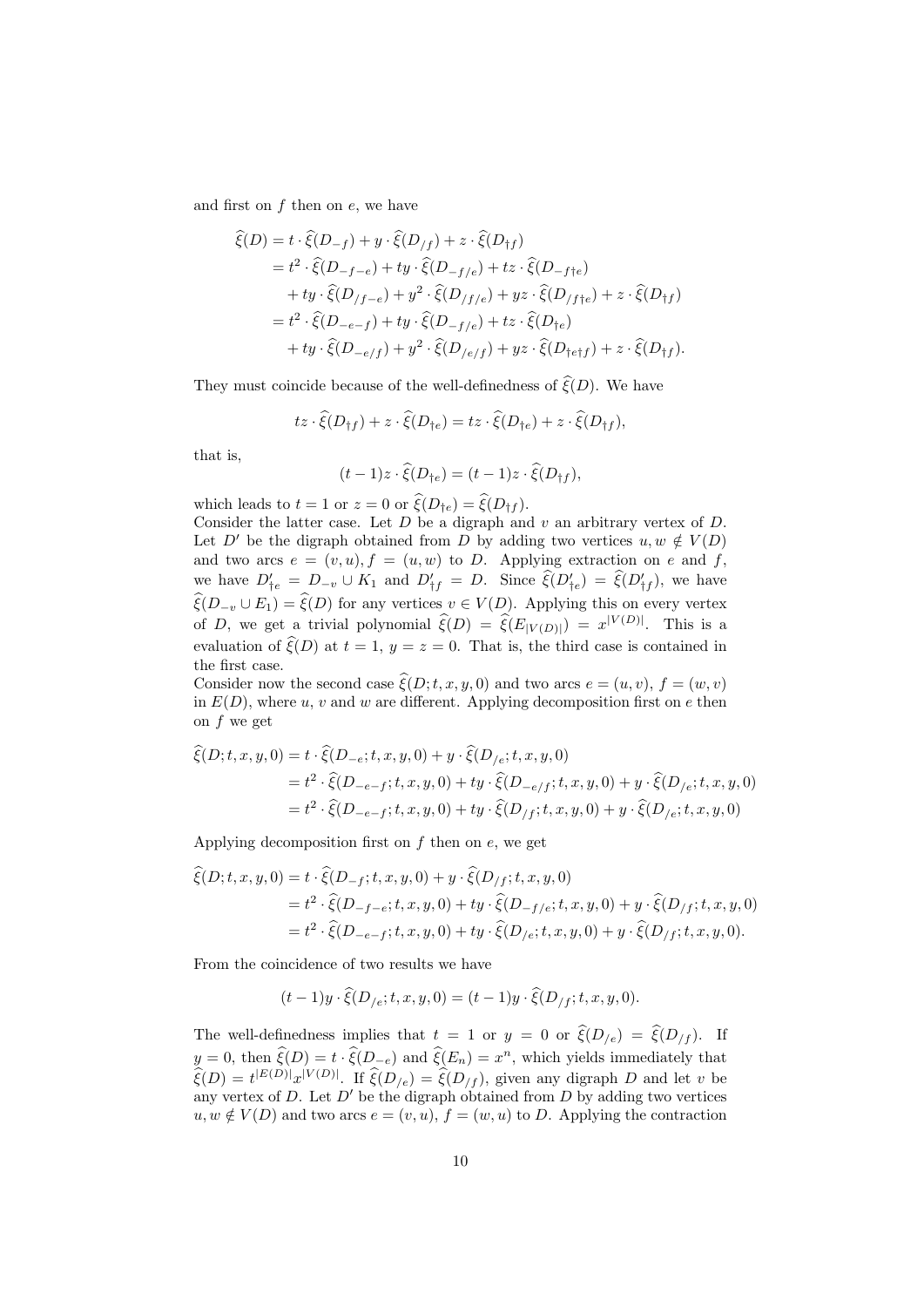

Figure 4: 11 cases for two arcs  $e$  and  $f$ 

on e and f, we have  $D'/f = D \cup E_1$  and  $D'/f = D_{-E^+(v)} \cup E_1$ .  $\hat{\xi}(D'_{/e}) = \hat{\xi}(D'_{/f})$ implies

$$
\xi(D\cup E_1)=\xi(D_{-E^+(v)}\cup E_1).
$$

From the definition of  $\widehat{\xi}(D)$  we have

$$
\widehat{\xi}(D) = \widehat{\xi}(D_{-E^+(v)})
$$

for any digraph D and any vertex v in D. Applying  $D_{-E^+(v)}$  on every vertex of D, we have  $\widehat{\xi}(D) = \widehat{\xi}(E_{|V(D)|}) = x^{|V(D)|}$ . In this case, it is the trivial polynomial  $\widehat{\xi}(D; 1, x, 0, 0) = x^{|V(D)|}.$ 

So far, we proved that the necessary condition is  $t = 1$  or  $y = z = 0$ . The well-definedness in case  $y = z = 0$  is ensured by the explicit formula  $\xi(D) =$  $t^{|E(D)|}x^{|V(D)|}$ . Consider the case  $t = 1$ . We denote this possible polynomial by the notation of edge elimination polynomial:

$$
\xi(D; x, y, z) := \xi(D; 1, x, y, z).
$$

Then we should prove the well-definedness of  $\xi(D; x, y, z)$ , that is, the result is independent of the order of decomposition steps.

The distributivity of multiplication implies that elimination of an arc is exchangeable with decomposition of disjoint union. Hence, we can assume that the disjoint union decomposition steps are applied only on empty graphs, and only consider the order of decomposition of arcs.

We shall consider only the linear order over arcs rather than decomposition steps. Such an order uniquely determines the decomposition process, if by convention, we just skip the steps of removing arcs that have been already removed by the proceeding steps. It is enough to show that successively decomposed arcs can be swapped. For two arcs  $e, f \in E(D)$  there are 11 possible cases as shown in Figure [4.](#page-8-1) In the case 1-3, the arc elimination operations are independent and hence commutative. In case 4 and case 5 the exchangeablility of elimination order of  $e$  and  $f$  are already showed. The case  $6$  is the same as case  $5$ . In the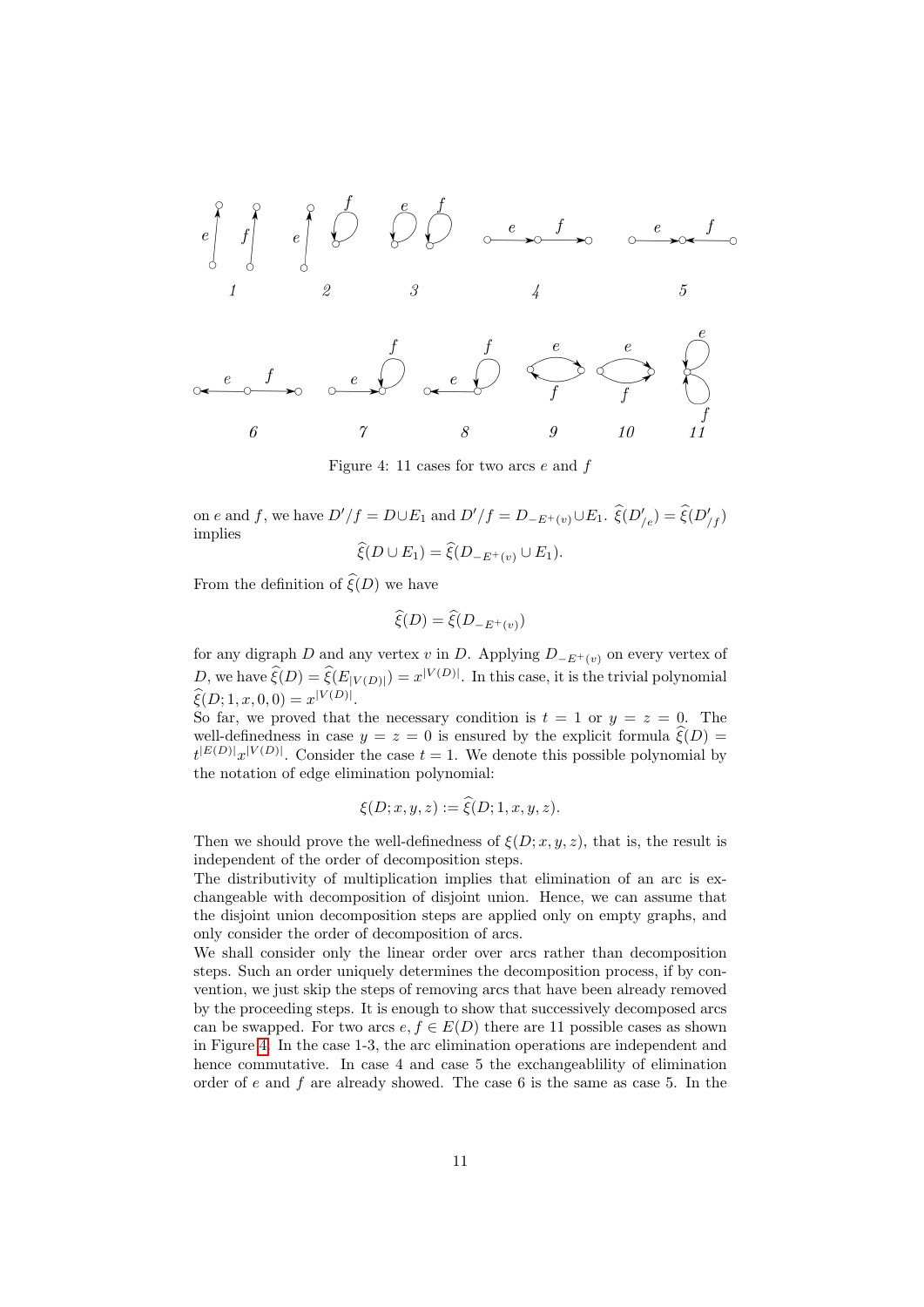case 7 and 8 we decompose first on  $e$  then on  $f$  and have

$$
\xi(D; x, y, z) = \xi(D_{-e}; x, y, z) + y \cdot \xi(D_{/e}; x, y, z) + z \cdot \xi(D_{\text{te}}; x, y, z) \n= \xi(D_{-e-f}; x, y, z) + y \cdot \xi(D_{-e/f}; x, y, z) + z \cdot \xi(D_{-e/f}; x, y, z) \n+ y \cdot \xi(D_{/e}; x, y, z) + z \cdot \xi(D_{\text{te}}; x, y, z) \n= \xi(D_{-e-f}; x, y, z) + (y + z) \cdot \xi(D_{\text{tf}}; x, y, z) + y \cdot \xi(D_{/e}; x, y, z) \n+ z \cdot \xi(D_{\text{te}}; x, y, z).
$$

Applying decomposition first on  $f$  then on  $e$ , we get

$$
\xi(D; x, y, z) = \xi(D_{-f}; x, y, z) + y \cdot \xi(D_{/f}; x, y, z) + z \cdot \xi(D_{\dagger f}; x, y, z) \n= \xi(D_{-f-e}; x, y, z) + y \cdot \xi(D_{-f/e}; x, y, z) + z \cdot \xi(D_{-\dagger f e}; x, y, z) \n+ y \cdot \xi(D_{/f}; x, y, z) + z \cdot \xi(D_{\dagger f}; x, y, z) \n= \xi(D_{-e-f}; x, y, z) + y \cdot \xi(D_{/e}; x, y, z) \n+ z \cdot \xi(D_{\dagger e}; x, y, z) + (y + z) \cdot \xi(D_{\dagger f}; x, y, z).
$$

These two expressions are equal. We check the case 9 similarly:

$$
\xi(D; x, y, z) = \xi(D_{-e}; x, y, z) + y \cdot \xi(D_{/e}; x, y, z) + z \cdot \xi(D_{\text{te}}; x, y, z) \n= \xi(D_{-e-f}; x, y, z) + y \cdot \xi(D_{-e/f}; x, y, z) + z \cdot \xi(D_{-e/f}; x, y, z) \n+ y \cdot \xi(D_{/e-f}; x, y, z) + y^2 \cdot \xi(D_{/e/f}; x, y, z) + yz \cdot \xi(D_{/e/f}; x, y, z) \n+ z \cdot \xi(D_{\text{te}}; x, y, z) \n= \xi(D_{-e-f}; x, y, z) + y \cdot \xi(D_{-e/f}; x, y, z) + y \cdot \xi(D_{-f/e}; x, y, z) \n+ (y^2 + yz + 2z) \cdot \xi(D_{\text{te}}; x, y, z),
$$

and

$$
\begin{aligned} \xi(D;x,y,z) &= \xi(D_{-f};x,y,z) + y \cdot \xi(D_{/f};x,y,z) + z \cdot \xi(D_{\dagger f};x,y,z) \\ &= \xi(D_{-f-e};x,y,z) + y \cdot \xi(D_{-f/e};x,y,z) + z \cdot \xi(D_{-f+e};x,y,z) \\ &\quad + y \cdot \xi(D_{/f-e};x,y,z) + y^2 \cdot \xi(D_{/f/e};x,y,z) + y z \cdot \xi(D_{/f+e};x,y,z) \\ &\quad + z \cdot \xi(D_{\dagger f};x,y,z) \\ &= \xi(D_{-e-f};x,y,z) + y \cdot \xi(D_{-e/f};x,y,z) + y \cdot \xi(D_{-f/e};x,y,z) \\ &\quad + (y^2 + yz + 2z) \cdot \xi(D_{\dagger e};x,y,z), \end{aligned}
$$

we have the same result.

In the case 10 and 11, the arc elimination steps are symmetric in their transformations of  $D$  with respect to the order among  $e$  and  $f$ . We have analyzed all of the cases and these complete the proof.  $\quad \blacksquare$ 

**Definition 11** The arc elimination polynomial of a digraph  $D$  is defined recursively as follows:

$$
\xi(D; x, y, z) = \xi(D_{-e}; x, y, z) + y \cdot \xi(G_{/e}; x, y, z) + z \cdot \xi(G_{\dagger e}; x, y, z) \quad \forall e \in E(D),
$$
  
\n
$$
\xi(G_1 \cup G_2; x, y, z) = \xi(G_1; x, y, z) \cdot \xi(G_2; x, y, z),
$$
  
\n
$$
\xi(E_1; x, y, z) = x,
$$
  
\n
$$
\xi(E_0; x, y, z) = 1.
$$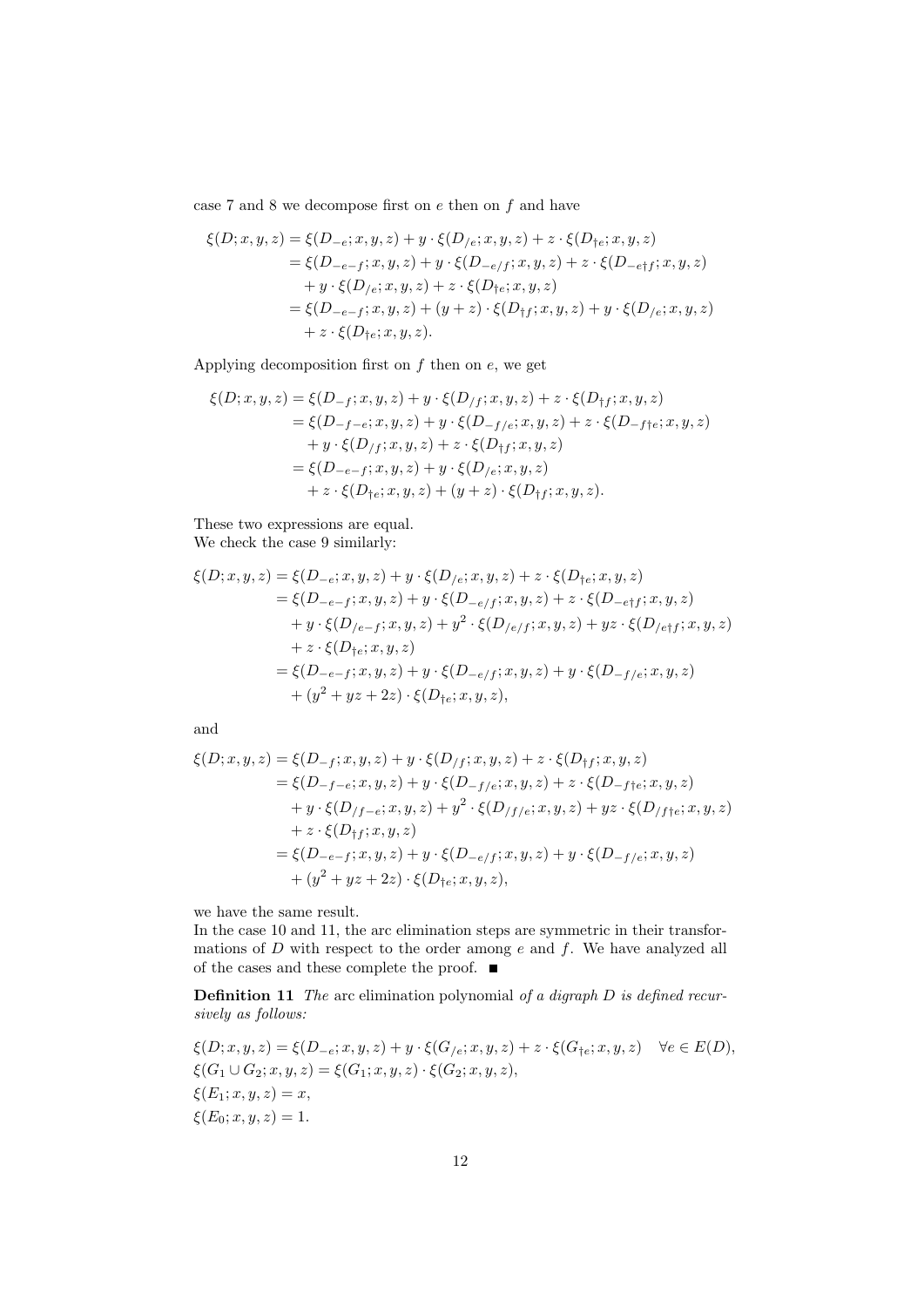The recurrence relation of the trivariate cycle-path polynomial contains a case distinction. Motivated by the co-reduction of the Tutte polynomial

$$
T(G; x, y) = \sum_{F \subseteq E(G)} (x - 1)^{k(G(F)) - k(G)} (y - 1)^{|F| + k(G(F)) - |V(G)|}
$$
  
= 
$$
\begin{cases} 1 & \text{if } G \text{ has no edges,} \\ xT(G_{-e}; x, y) & \text{if } e \text{ is a bridge,} \\ yT(G_{/e}; x, y) & \text{if } e \text{ is a loop,} \\ T(G_{-e}; x, y) + T(G_{/e}; x, y) & \text{otherwise} \end{cases}
$$

and the dichromatic polynomial

$$
Z(G;q,v) = \sum_{F \subseteq E(G)} q^{k(G\langle F \rangle)} v^{|F|} = \begin{cases} q^{|V(G)|} & \text{if } G \text{ has no edges,} \\ Z(G_{-e};q,v) + vZ(G_{/e};q,v) & \text{for an edge } e \end{cases}
$$

by

$$
T(G; x, y) = (x - 1)^{-k(G)}(y - 1)^{-|V(G)|} Z(G; (x - 1)(y - 1), y - 1),
$$
  

$$
Z(G; q, v) = \left(\frac{q}{v}\right)^{k(G)} v^{|V(G)|} T(G; \frac{q}{v} + 1, v + 1),
$$

we pose a question: can we introduce a variable for the initial condition in order to avoid the case distinction, that is, can  $\xi(D; x, y, z)$  be determined by  $\widehat{\sigma}_{\pi}(D; x, y, z)$  and vice versa? The answer is positive, since the number of vertices after the decomposition contains information about how many arc extraction operations are applied on the loops.

**Theorem 12** The arc elimination polynomial  $\xi(D; x, y, z)$  and the trivariate cycle-path polynomial  $\widehat{\sigma}\widehat{\pi}(D; x, y, z)$  are co-reducible via

$$
\widehat{\sigma}\widehat{\pi}(D;x,y,z) = \left(\frac{y-1}{z-1}\right)^{|V(D)|} \xi\left(D; \frac{y-1}{z-1}, x\frac{y-1}{z-1}, x\frac{(y-1)^2}{z-1}\right)
$$

and

$$
\xi(D; x, y, z) = x^{|V(D)|} \widehat{\sigma \pi} \left( D; \frac{y}{x}, \frac{y+z}{y}, \frac{z}{xy} + 1 \right).
$$

**Proof.** We consider only the arc elimination of a digraph D into empty graphs (at last the disjoint union decomposition may be applied). The result  $M$  is a multiset of empty digraphs over  $\{E_0, \ldots, E_{|V(D)|}\}\$ . Since  $\xi(D; x, y, z)$  and  $\widehat{\sigma}\widehat{\pi}(D; x, y, z)$  are well-defined, the multiset M is independent of the order of arc decomposition. Choose a fixed but arbitrary order of decomposition of D on the arcs into the multiset of empty digraphs M. For each  $m \in M$ , we denote the number of contraction steps on the loops resulting  $m$  in this decomposition by  $a_l(m)$ . Similarly, we denote the number of contraction steps on the non-loop arcs, the number of extraction steps on the loops and non-loop arcs resulting  $m$ by  $a_2(m)$ ,  $b_1(m)$  and  $b_2(m)$ , respectively.

Then from the recurrence relation

$$
\xi(D; x, y, z) = \xi(D_{-e}; x, y, z) + y \cdot \xi(G_{/e}; x, y, z) + z \cdot \xi(G_{\dagger e}; x, y, z)
$$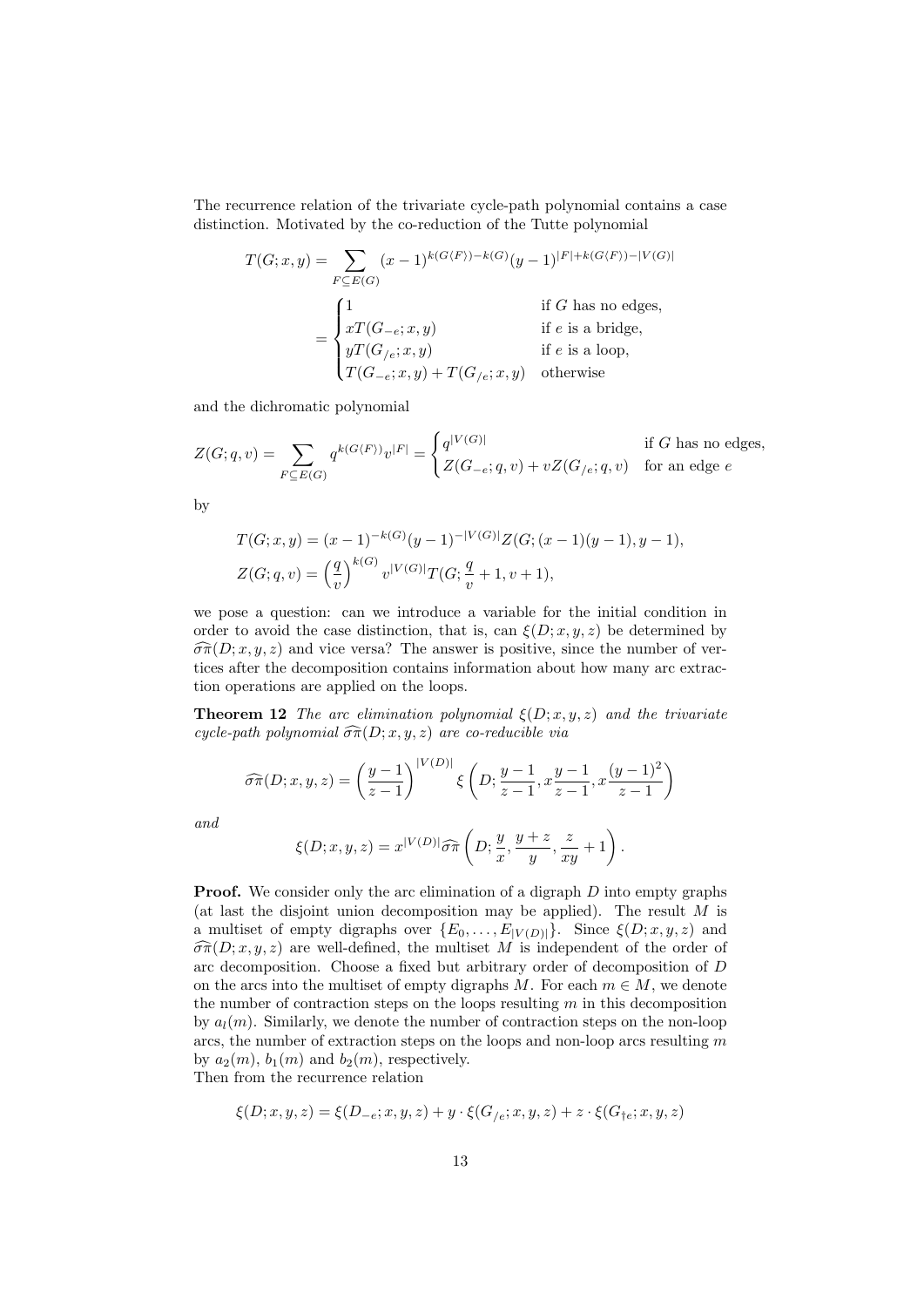we have the following expression of  $\xi(D; q, v, w)$ :

$$
\xi(D;q,v,w) = \sum_{m \in M} q^{|V(m)|} v^{a_1(m) + a_2(m)} w^{b_1(m) + b_2(m)}.
$$

Since the arc deletion operation has no influence on the vertices, the arc contraction and loop extraction remove one vertex and extraction of a non-loop arc removes two vertices, we have  $|V(m)| = |V(D)| - a_1(m) - a_2(m) - b_1(m) - 2b_2(m)$ and hence

$$
\xi(D;q,v,w) = q^{|V(D)|} \sum_{m \in M} q^{-a_1(m) - a_2(m) - b_1(m) - 2b_2(m)} v^{a_1(m) + a_2(m)} w^{b_1(m) + b_2(m)}.
$$

Recall that the recurrence relation of  $\widehat{\sigma}\widehat{\pi}(D; x, y, z)$  is

$$
\widehat{\sigma}\widehat{\pi}(D;x,y,z)
$$
\n
$$
= \begin{cases}\n\widehat{\sigma}\widehat{\pi}(D_{-e};x,y,z) + xy\widehat{\sigma}\widehat{\pi}(D_{/e};x,y,z) & \text{if } e \text{ is a loop,} \\
\widehat{\sigma}\widehat{\pi}(D_{-e};x,y,z) + x\widehat{\sigma}\widehat{\pi}(D_{/e};x,y,z) + x(z-1)\widehat{\sigma}\widehat{\pi}(D_{\uparrow e};x,y,z) & \text{otherwise.}\n\end{cases}
$$

Since  $D_{/e} = D_{\dagger e}$  if e is a loop, we may say

$$
\widehat{\sigma}\widehat{\pi}(D;x,y,z) = \widehat{\sigma}\widehat{\pi}(D_{-e};x,y,z) + (xy - \alpha)\widehat{\sigma}\widehat{\pi}(D_{/e};x,y,z) + \alpha\widehat{\sigma}\widehat{\pi}(D_{\uparrow e};x,y,z),
$$

if e is a loop, where  $\alpha$  can be chosen arbitrarily. Then we have the following expressions of  $\widehat{\sigma}\widehat{\pi}(D)$ :

$$
\widehat{\sigma\pi}(D;x,y,z) = \sum_{m \in M} (xy - \alpha)^{a_1(m)} \alpha^{b_1(m)} x^{a_2(m)} (x(z-1))^{b_2(m)}.
$$

Setting  $\alpha = xy - x$ , we get

$$
\widehat{\sigma\pi}(D;x,y,z) = \sum_{m \in M} (xy - x)^{b_1(m)} x^{a_1(m) + a_2(m)} (x(z-1))^{b_2(m)}.
$$

Equation  $\xi(D; q, v, w) = q^{|V(D)|} \widehat{\sigma} \widehat{\pi}(D; x, y, z)$  holds, if

$$
q^{-a_1(m)-a_2(m)-b_1(m)-2b_2(m)}v^{a_1(m)+a_2(m)}w^{b_1(m)+b_2(m)}
$$
  
=  $(xy-x)^{b_1(m)}x^{a_1(m)+a_2(m)}(x(z-1))^{b_2(m)},$ 

that is,

$$
\left(\frac{v}{q}\right)^{a_1(m)+a_2(m)} \left(\frac{w}{q^2}\right)^{b_1(m)+b_2(m)} q^{b_1(m)}
$$
  
=  $x^{a_1(m)+a_2(m)} (x(z-1))^{b_1(m)+b_2(m)} \left(\frac{y-1}{z-1}\right)^{b_1(m)}$ 

.

Applying "equating exponents", we conclude that

$$
x = \frac{v}{q}, \ y = \frac{v+w}{v}, \ z = \frac{w}{qv} + 1
$$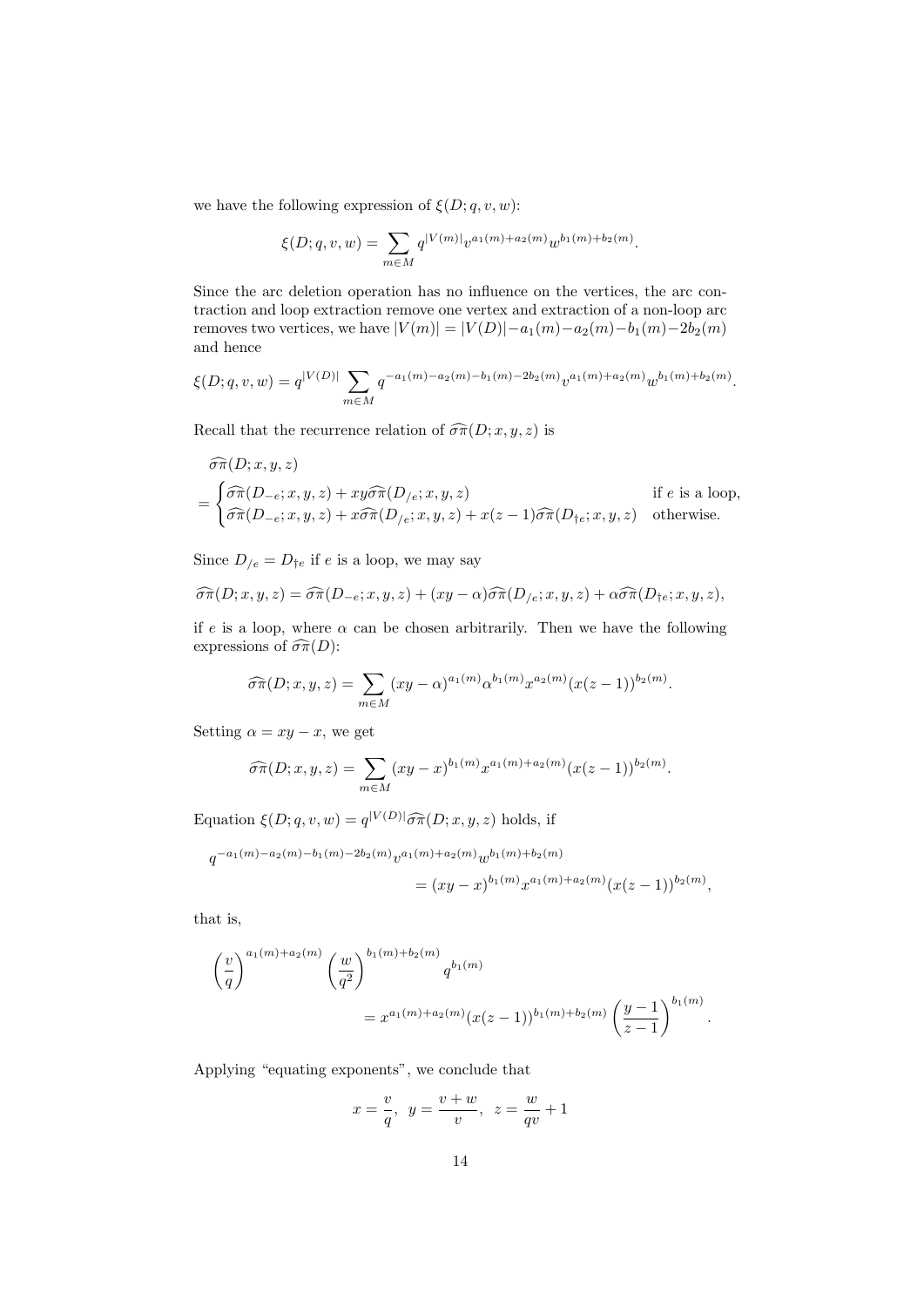$$
q = \frac{y-1}{z-1}, \ v = x\frac{y-1}{z-1}, \ w = x\frac{(y-1)^2}{z-1},
$$

this completes the proof.  $\blacksquare$ 

We have now an interest in the combinatorial interpretation of the coefficients of  $\xi(D; x, y, z)$ . In the next theorem, an explicit expression of the arc elimination polynomial is given.

#### Theorem 13

$$
\xi(D;x,y,z)=\sum_{A,B}x^{k(D\langle A\cup B\rangle)-c(D\langle B\rangle)-c_1(D\langle A\rangle)}y^{|A|+|B|-c(D\langle B\rangle)}z^{c(D\langle B\rangle)},
$$

where the sum is over all subsets  $A, B \subseteq E(D)$  of  $E(D)$  such that

- 1.  $A \cap B = \emptyset$ ,
- 2. there is no vertex such that an arc in A and an arc in B are incident to it, and
- 3. each component of the spanning subgraph  $D\langle A \cup B \rangle$  is either a cycle or a path or an isolated vertex.

Here  $k(D)$  denotes the number of components of D,  $c(D)$  denotes the number of covered components of D, that is, components of D which are not isolated vertices, and  $c_1(D)$  denotes the number of cycles of length 1 (loops) in D.

**Proof.** Let  $D = (V, E)$  be a (multi-)digraph. The set of pairs  $(A, B)$  of arc subsets  $A, B \subseteq E$  satisfying the three conditions in the theorem is denoted by  $C(D)$ . Let  $N(D)$  be defined explicitly as

$$
N(D;x,y,z):=\sum_{(A,B)\in \mathcal{C}(D)}x^{k(D\langle A\cup B\rangle)-c(D\langle B\rangle)-c_1(D\langle A\rangle)}y^{|A|+|B|-c(D\langle B\rangle)}z^{c(D\langle B\rangle)}.
$$

We may use the notation

$$
f(D,(A,B)):=x^{k(D\langle A\cup B\rangle)-c(D\langle B\rangle)-c_1(D\langle A\rangle)}y^{|A|+|B|-c(D\langle B\rangle)}z^{c(D\langle B\rangle)},
$$

then  $N(D; x, y, z) := \sum_{(A, B) \in \mathcal{C}(D)} f(D, (A, B)).$ In order to proof  $\xi(D; x, y, z) = N(D; x, y, z)$ , we need to show that  $N(D)$ satisfies

$$
N(D; x, y, z) = N(D_{-e}; x, y, z) + y \cdot N(G_{/e}; x, y, z) + z \cdot N(G_{\dagger e}; x, y, z) \quad \forall e \in E,
$$
  

$$
N(E_n; x, y, z) = x^n.
$$

For the empty digraph  $E_n$ , the only summand corresponds to  $A = B = \emptyset$ , and obviously  $N(E_n; x, y, z) = x^n = \xi(E_n; x, y, z)$ .

Let  $e \in E$  be an arbitrarily chosen arc. The summands can be divided into three disjoint cases:

- Case 1:  $e \notin A \cup B$ ;
- Case 2:  $e \in B$  and e is the only arc of a component of  $D\langle B \rangle$ ;
- Case 3: All the rest. That is,  $e \in A$  or  $e \in B$  but it is not the only arc of a component of  $D\langle B\rangle$ .

or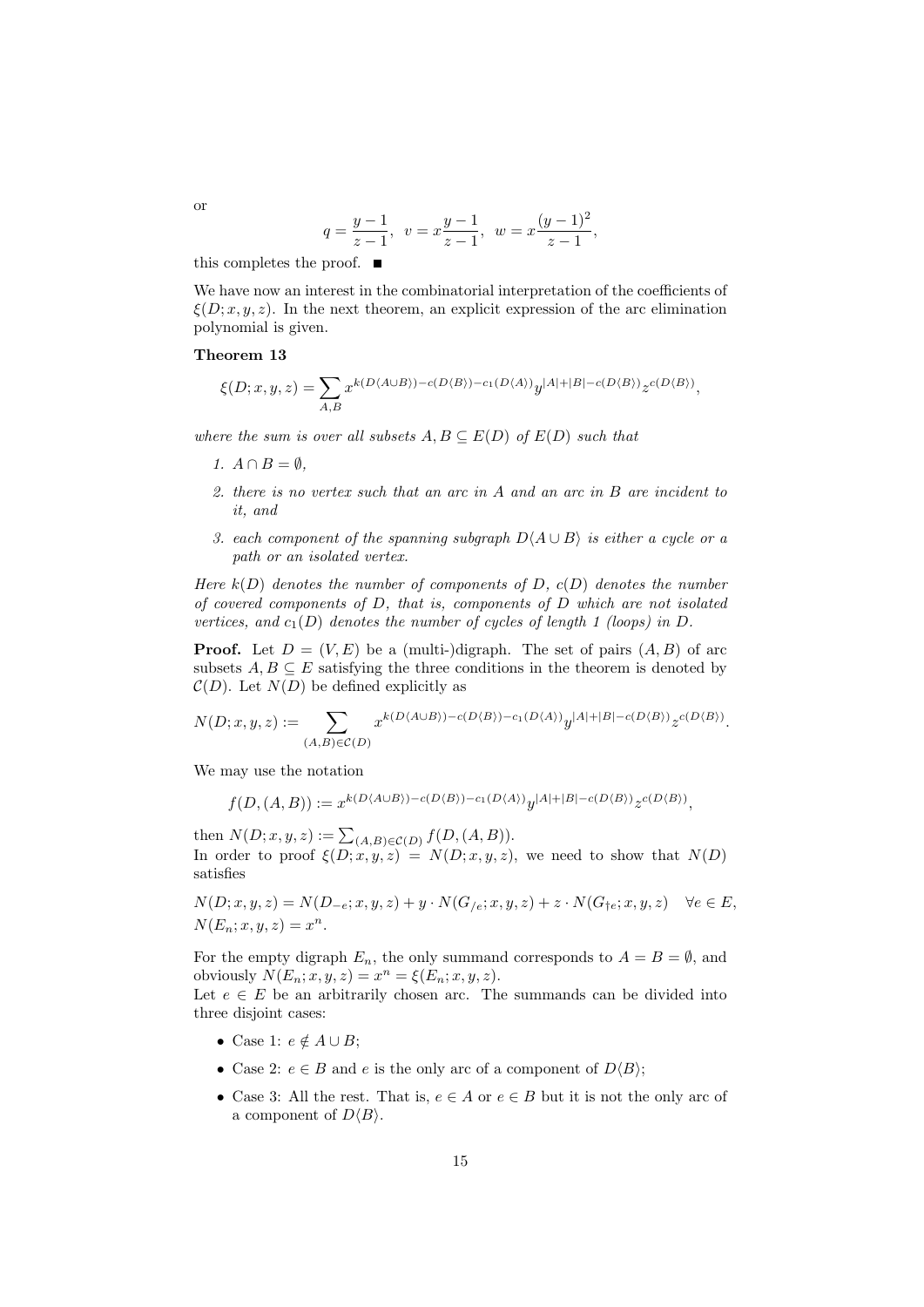The sets of arc subset pairs  $(A, B) \in \mathcal{C}(D)$  satisfying the conditions in case 1, 2 and 3 are denoted by  $C_1(D)$ ,  $C_2(D)$  and  $C_3(D)$ , respectively. In the case 1, it is easily to seen that  $C_1(D) = C(D_{-e})$ . Then

$$
N_1(D):=\!\!\!\!\!\!\!\!\!\!\!\sum_{(A,B)\in {\mathcal C}_1(D)}\!\!\!\!\!\!\!\!\!\!\!\!\!\!x^{k(D\langle A\cup B\rangle)-c(D\langle B\rangle)-c_1(D\langle A\rangle)}y^{|A|+|B|-c(D\langle B\rangle)}z^{c(D\langle B\rangle)}=N(D_{-e}).
$$

In the case 2,  $e \in B$  is the only arc of a component of  $D\langle B \rangle$ , because of the required condition, any arc incident to  $e$  can not in  $A$  or  $B$ . Thus we can define a bijection  $\varphi : C_2(D) \to C(D_{\dagger e}), \varphi((A, B)) := (A, B \setminus \{e\}).$  Now compare  $D_{\dagger e}$ with  $D$ , we get

$$
|B \setminus \{e\}| = |B| - 1,
$$
  
\n
$$
k(D_{\uparrow e} \langle A \cup B \setminus \{e\} \rangle) = k(D \langle A \cup B \rangle) - 1,
$$
 and  
\n
$$
c(D_{\uparrow e} \langle B \setminus \{e\} \rangle) = c(D \langle B \rangle) - 1.
$$

that is,

$$
f(D, (A, B)) = z \cdot f(D_{\dagger e}, \varphi((A, B))) \quad \forall (A, B) \in C_2(D)
$$

and therefore,

$$
N_2(D) := \sum_{(A,B) \in C_2(D)} x^{k(D(A \cup B)) - c(D(B)) - c_1(D(A))} y^{|A| + |B| - c(D(B))} z^{c(D(B))}
$$
  
= 
$$
\sum_{(A,B) \in C_2(D)} f(D, (A, B))
$$
  
= 
$$
z \cdot \sum_{(A,B) \in C_2(D)} f(D_{\dagger e}, \varphi((A, B)))
$$
  
= 
$$
z \cdot \sum_{(A,B) \in C(D_{\dagger e})} f(D_{\dagger e}, (A, B))
$$
  
= 
$$
z \cdot N(D_{\dagger e}).
$$

In the case 3, either  $e \in A$  or  $e \in B$  and e is incident to other arcs in B. Since e is either the only arc of a component of  $D\langle A \rangle$ , or belongs to a directed path or a directed cycle of length at least two, whose arcs are either all in A or all in B, we can define a function  $\psi : C_3(D) \to C(D_{/e}), \psi((A, B)) := (A \setminus \{e\}, B \setminus \{e\}).$ Evidently

$$
\psi^{-1}((A, B)) := \begin{cases} (A, B \cup \{e\}) & \text{if } e \text{ is incident to an arc of } B, \\ (A \cup \{e\}, B) & \text{otherwise} \end{cases}
$$

is the inverse function of  $\psi$ , and the well-definedness of  $\psi^{-1}$  is guaranteed by the conditions of  $(A, B)$ , we conclude that  $\psi$  is bijective. Compare now  $D_{/e}$ with  $D$ , we get

$$
|A\{\{e\}| + |B\{\{e\}| = |A| + |B| - 1,
$$
  
\n
$$
c(D_{/e}\langle B\{\{e\}\rangle) = c(D\langle B\rangle),
$$
  
\n
$$
k(D_{/e}\langle A \cup B\{\{e\}\rangle) = \begin{cases} k(D\langle A \cup B\rangle) - 1 & \text{if } e \in A \text{ is a loop,} \\ k(D\langle A \cup B\rangle) & \text{otherwise,} \end{cases}
$$
  
\n
$$
c_1(D_{/e}\langle A\rangle) = \begin{cases} c_1(D\langle A\rangle) - 1 & \text{if } e \in A \text{ is a loop,} \\ c_1(D\langle A\rangle) & \text{otherwise.} \end{cases}
$$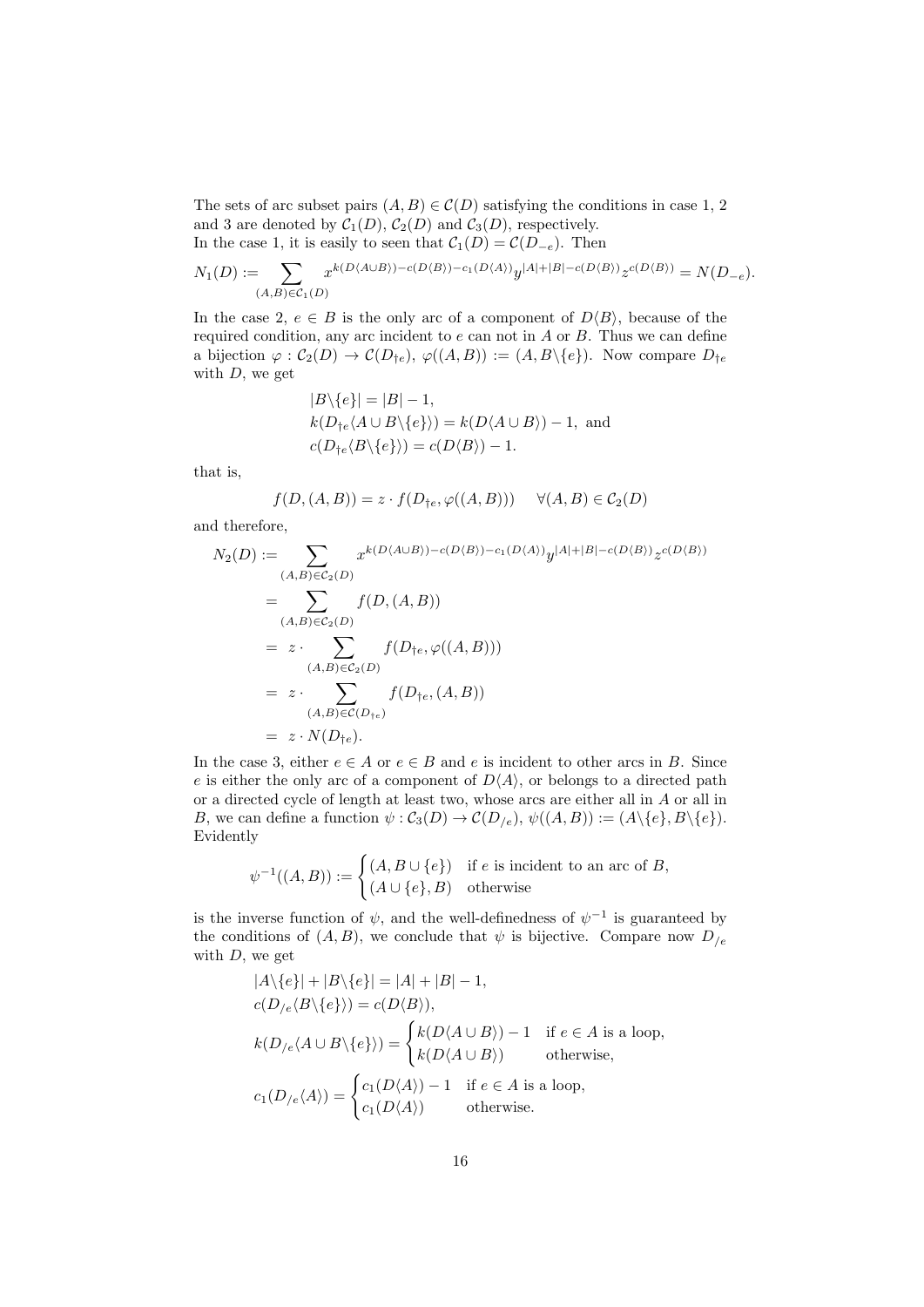Applying to the function  $f$ , we have

$$
f(D, (A, B)) = y \cdot f(D_{/e}, \psi((A, B))) \quad \forall (A, B) \in C_3(D).
$$

Therefore,

$$
N_3(D) := \sum_{(A,B)\in\mathcal{C}_3(D)} x^{k(D(A\cup B)) - c(D(B)) - c_1(D(A))} y^{|A| + |B| - c(D(B))} z^{c(D(B))}
$$
  
= 
$$
\sum_{(A,B)\in\mathcal{C}_3(D)} f(D,(A,B))
$$
  
= 
$$
y \cdot \sum_{(A,B)\in\mathcal{C}_3(D)} f(D_{\dagger e}, \psi((A,B)))
$$
  
= 
$$
y \cdot \sum_{(A,B)\in\mathcal{C}(D_{/e})} f(D_{/e}, (A,B))
$$
  
= 
$$
y \cdot N(D_{/e}).
$$

Summing up the three cases, we conclude that

$$
N(D) = N_1(D) + N_2(D) + N_3(D) = N(D_{-e}) + y \cdot N(D_{/e}) + z \cdot N(D_{\dagger e}).
$$

Together with  $N(E_n) = x^n$  it implies  $N(D) = \xi(D)$ . This completes the proof.

## Acknowledgement

The author is grateful to Professor Peter Tittmann for the motivation and comments on this paper.

### References

- <span id="page-16-5"></span>[1] Ilia Averbouch. Completeness and universality properties of graph invariants and graph polynomials. 2011.
- <span id="page-16-0"></span>[2] Ilia Averbouch, Benny Godlin, and Johann A Makowsky. A most general edge elimination polynomial. In International Workshop on Graph-Theoretic Concepts in Computer Science, pages 31–42. Springer, 2008.
- <span id="page-16-4"></span>[3] Ilia Averbouch, Benny Godlin, and Johann A Makowsky. An extension of the bivariate chromatic polynomial. European Journal of Combinatorics, 31(1):1–17, 2010.
- <span id="page-16-3"></span>[4] Fan Chung and Ron Graham. The matrix cover polynomial. Journal of Combinatorics, 7(2):375–412, 2016.
- <span id="page-16-1"></span>[5] Fan RK Chung and Ronald L Graham. On the cover polynomial of a digraph. Journal of Combinatorial Theory, Series B, 65(2):273–290, 1995.
- <span id="page-16-2"></span>[6] Ottavio M D'Antona and Emanuele Munarini. The cycle-path indicator polynomial of a digraph. Advances in Applied Mathematics,  $25(1):41-56$ , 2000.